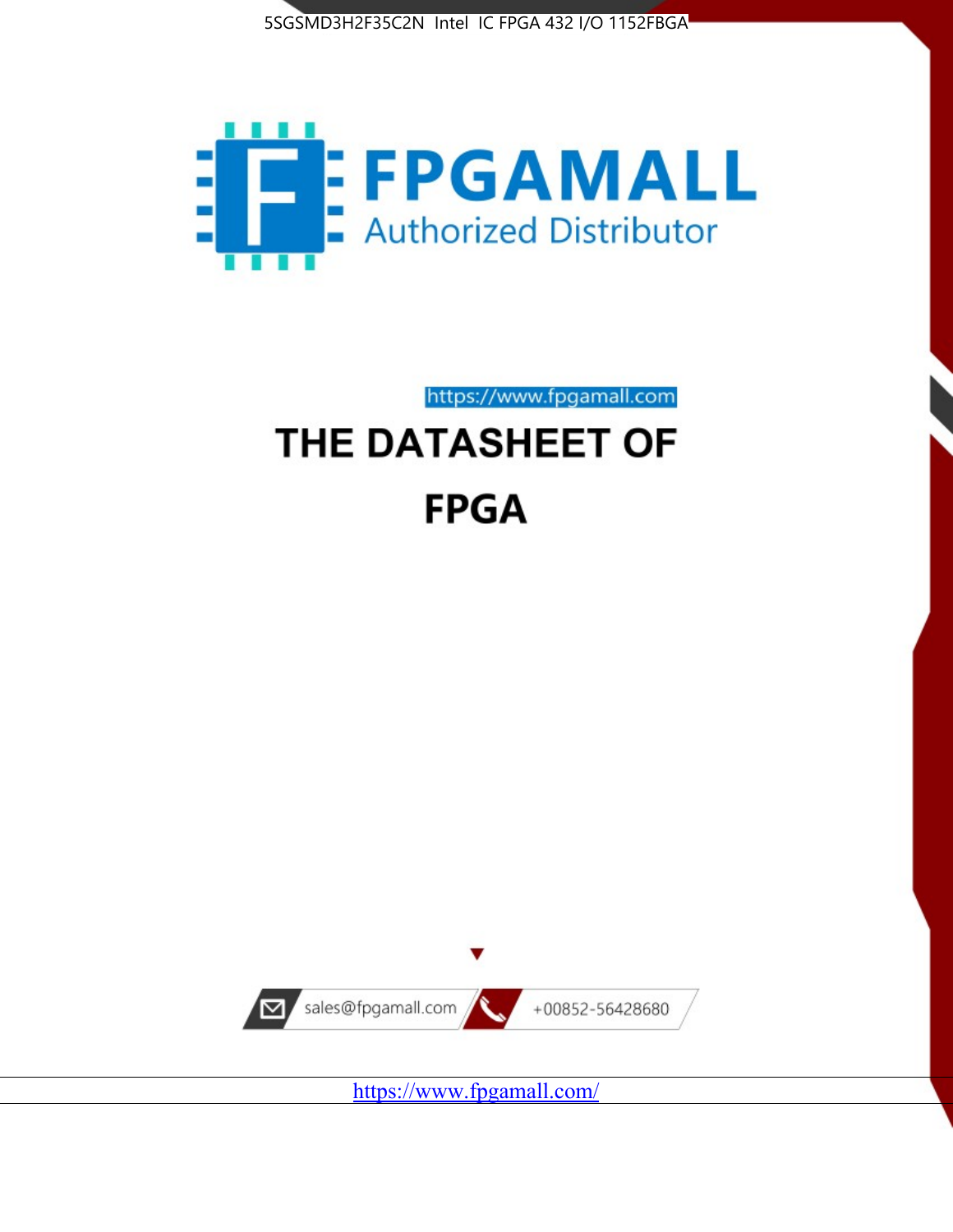# **Stratix V Device Overview**

**SV51001 [Subscribe](https://www.altera.com/servlets/subscriptions/alert?id=SV51001) [Send Feedback](mailto:FPGAtechdocfeedback@intel.com?subject=Feedback%20on%20(SV51001%202020.06.15)%20Stratix%20V%20Device%20Overview&body=We%20appreciate%20your%20feedback.%20In%20your%20comments,%20also%20specify%20the%20page%20number%20or%20paragraph.%20Thank%20you.)** 

Altera's 28-nm Stratix® V FPGAs include innovations such as an enhanced core architecture, integrated transceivers up to 28.05 gigabits per second (Gbps), and a unique array of integrated hard intellectual property (IP) blocks.

With these innovations, Stratix V FPGAs deliver a new class of application-targeted devices optimized for:

- Bandwidth-centric applications and protocols, including PCI Express® (PCIe®) Gen3
- Data-intensive applications for 40G/100G and beyond
- High-performance, high-precision digital signal processing (DSP) applications

Stratix V devices are available in four variants (GT, GX, GS, and E), each targeted for a different set of applications. For higher volume production, you can prototype with Stratix V FPGAs and use the low-risk, low-cost path to HardCopy® V ASICs.

#### **Related Information**

2020.06.15

#### **[Stratix V Device Handbook: Known Issues](http://www.altera.com/support/kdb/solutions/rd08242010_83.html)**

Lists the planned updates to the *Stratix V Device Handbook* chapters.

## **Stratix V Family Variants**

The Stratix V device family contains the GT, GX, GS, and E variants.

**Stratix V GT** devices, with both 28.05-Gbps and 12.5-Gbps transceivers, are optimized for applications that require ultra-high bandwidth and performance in areas such as 40G/100G/400G optical communica‐ tions systems and optical test systems. 28.05-Gbps and 12.5-Gbps transceivers are also known as GT and GX channels, respectively.

**Stratix V GX** devices offer up to 66 integrated transceivers with 14.1-Gbps data rate capability. These transceivers also support backplane and optical interface applications. These devices are optimized for high-performance, high-bandwidth applications such as 40G/100G optical transport, packet processing, and traffic management found in wireline, military communications, and network test equipment markets.

**Stratix V GS** devices have an abundance of variable precision DSP blocks, supporting up to 3,926 18x18 or 1,963 27x27 multipliers. In addition, Stratix V GS devices offer integrated transceivers with 14.1-Gbps data rate capability. These transceivers also support backplane and optical interface applications. These devices are optimized for transceiver-based DSP-centric applications found in wireline, military, broadcast, and high-performance computing markets.

**Stratix V E** devices offer the highest logic density within the Stratix V family with nearly one million logic elements (LEs) in the largest device. These devices are optimized for applications such as ASIC and system emulation, diagnostic imaging, and instrumentation.

**[ISO](http://www.altera.com/support/devices/reliability/certifications/rel-certifications.html) [9001:2015](http://www.altera.com/support/devices/reliability/certifications/rel-certifications.html) [Registered](http://www.altera.com/support/devices/reliability/certifications/rel-certifications.html)**



\*Other names and brands may be claimed as the property of others.

Intel Corporation. All rights reserved. Intel, the Intel logo, Altera, Arria, Cyclone, Enpirion, MAX, Nios, Quartus and Stratix words and logos are trademarks of Intel Corporation or its subsidiaries in the U.S. and/or other countries. Intel warrants performance of its FPGA and semiconductor products to current specifications in accordance with Intel's standard warranty, but reserves the right to make changes to any products and services at any time without notice. Intel assumes no responsibility or liability arising out of the application or use of any information, product, or service described herein except as expressly agreed to in writing by Intel. Intel customers are advised to obtain the latest version of device specifications before relying on any published information and before placing orders for products or services.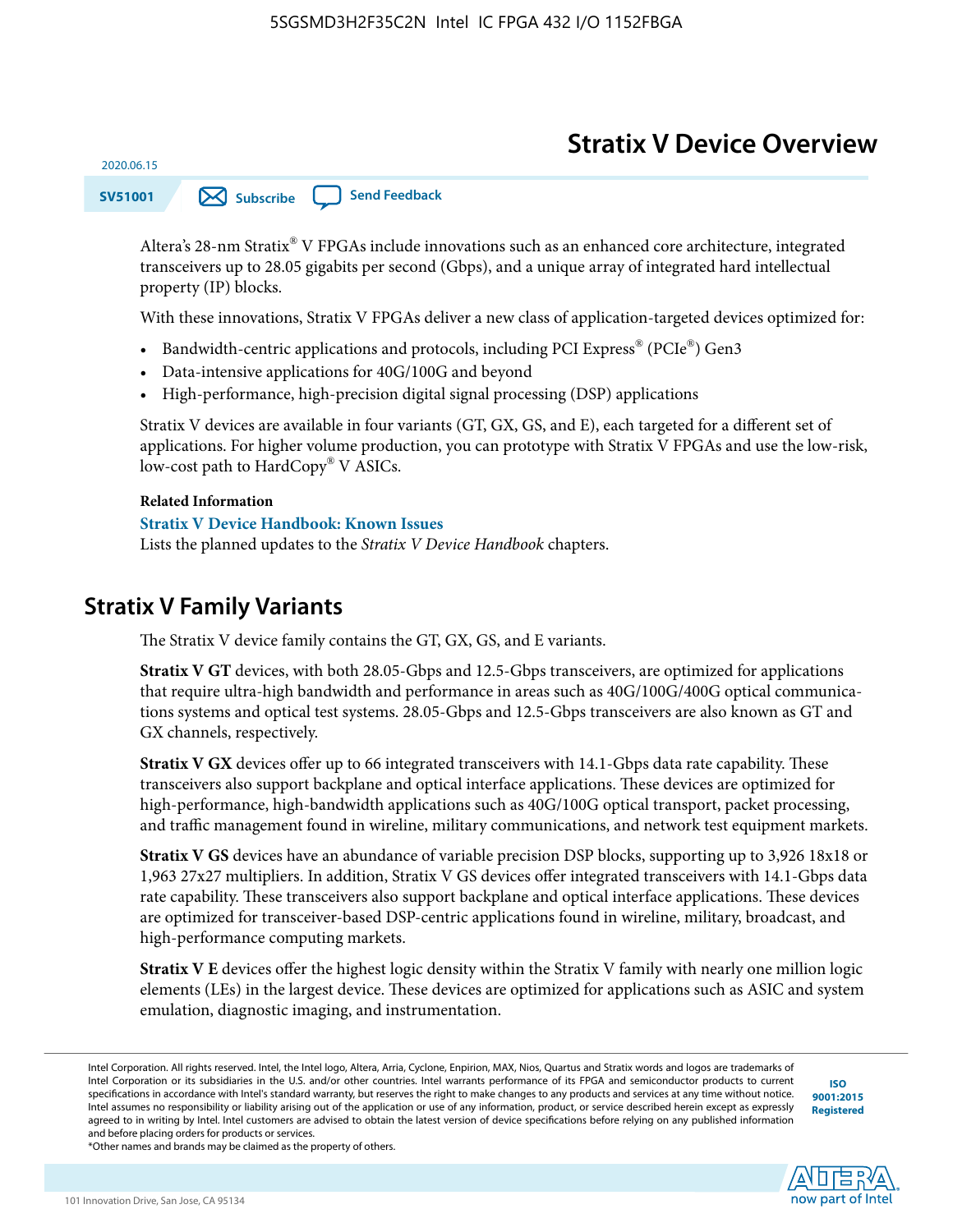#### **2 Stratix V Features Summary**

Common to all Stratix V family variants are a rich set of high-performance building blocks, including a redesigned adaptive logic module (ALM), 20 Kbit (M20K) embedded memory blocks, variable precision DSP blocks, and fractional phase-locked loops (PLLs). All of these building blocks are interconnected by Altera's superior multi-track routing architecture and comprehensive fabric clocking network.

Also common to Stratix V devices is the new Embedded HardCopy Block, which is a customizable hard IP block that leverages Altera's unique HardCopy ASIC capabilities. The Embedded HardCopy Block in Stratix V FPGAs is used to harden IP instantiation of PCIe Gen3, Gen2, and Gen1.

# **Stratix V Features Summary**

#### **Table 1: Summary of Features for Stratix V Devices**

| <b>Feature</b>                    | <b>Description</b>                                                                                                                                                                                                                                                                                                                                                                                                         |
|-----------------------------------|----------------------------------------------------------------------------------------------------------------------------------------------------------------------------------------------------------------------------------------------------------------------------------------------------------------------------------------------------------------------------------------------------------------------------|
| Technology                        | 28-nm TSMC process technology<br>0.85-V or 0.9-V core voltage                                                                                                                                                                                                                                                                                                                                                              |
| Low-power serial<br>transceivers  | 28.05-Gbps transceivers on Stratix V GT devices<br>$\bullet$<br>Electronic dispersion compensation (EDC) for XFP, SFP+, QSFP, CFP<br>optical module support<br>Adaptive linear and decision feedback equalization<br>$\bullet$<br>Transmitter pre-emphasis and de-emphasis<br>Dynamic reconfiguration of individual channels<br>$\bullet$<br>On-chip instrumentation (EyeQ non-intrusive data eye monitoring)<br>$\bullet$ |
| Backplane capability              | 600-Megabits per second (Mbps) to 12.5-Gbps data rate capability<br>$\bullet$                                                                                                                                                                                                                                                                                                                                              |
| General-purpose I/Os<br>(GPIOs)   | 1.6-Gbps LVDS<br>1,066-MHz external memory interface<br>$\bullet$<br>On-chip termination (OCT)<br>$\bullet$<br>1.2-V to 3.3-V interfacing for all Stratix V devices                                                                                                                                                                                                                                                        |
| Embedded HardCopy<br><b>Block</b> | PCIe Gen3, Gen2, and Gen1 complete protocol stack, x1/x2/x4/x8 end<br>$\bullet$<br>point and root port                                                                                                                                                                                                                                                                                                                     |
| Embedded transceiver<br>hard IP   | Interlaken physical coding sublayer (PCS)<br>$\bullet$<br>Gigabit Ethernet (GbE) and XAUI PCS<br>$\bullet$<br>10G Ethernet PCS<br>Serial RapidIO® (SRIO) PCS<br>$\bullet$<br>Common Public Radio Interface (CPRI) PCS<br>$\bullet$<br>Gigabit Passive Optical Networking (GPON) PCS<br>$\bullet$                                                                                                                           |
| Power management                  | Programmable Power Technology<br>$\bullet$<br>Quartus II integrated PowerPlay Power Analysis<br>$\bullet$                                                                                                                                                                                                                                                                                                                  |

**Altera Corporation** 

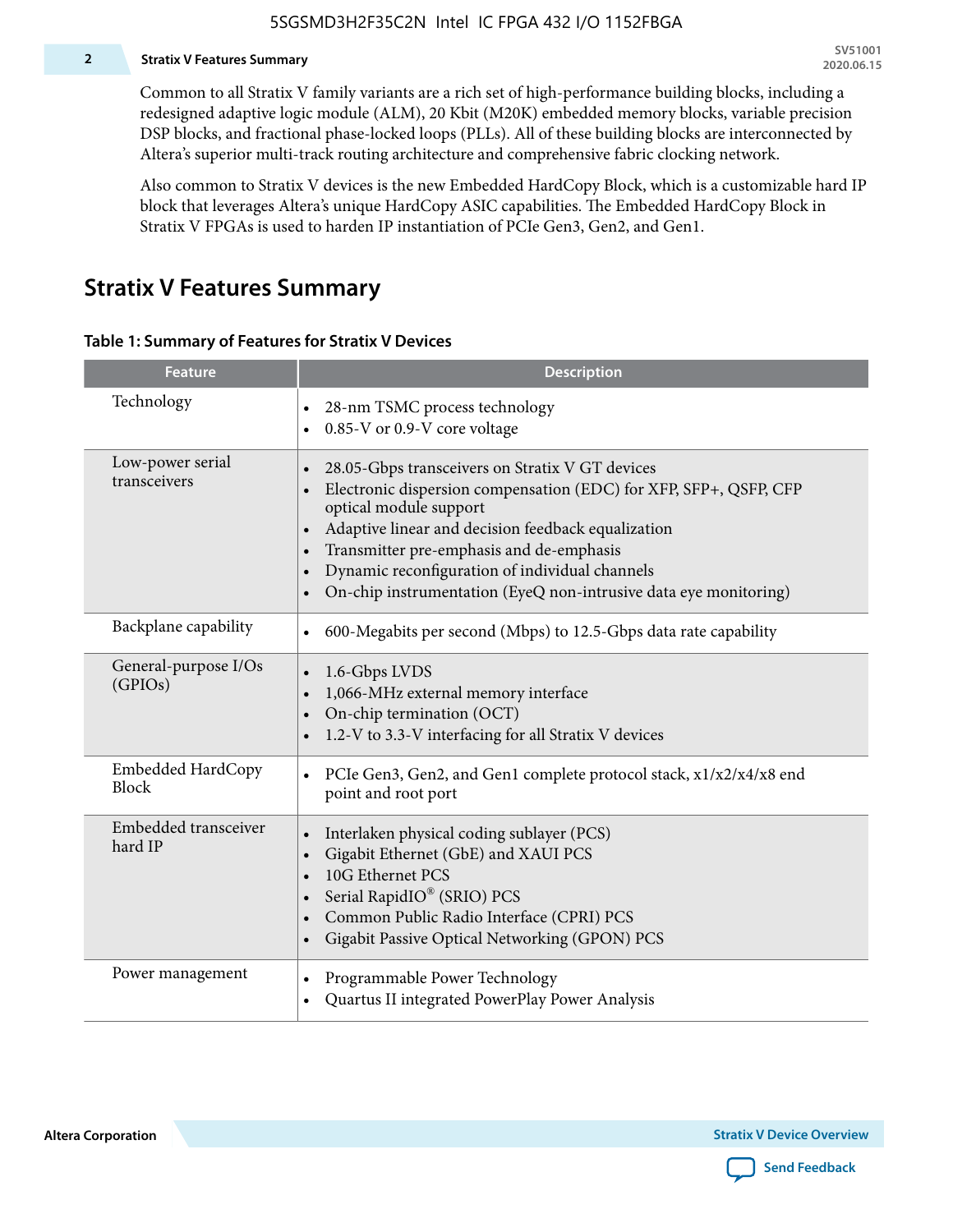**SV51001**

| <b>Feature</b>                   | <b>Description</b>                                                                                                                                                                                                                                                                                                                                                                     |
|----------------------------------|----------------------------------------------------------------------------------------------------------------------------------------------------------------------------------------------------------------------------------------------------------------------------------------------------------------------------------------------------------------------------------------|
| High-performance core<br>fabric  | Enhanced ALM with four registers<br>Improved routing architecture reduces congestion and improves compile<br>times                                                                                                                                                                                                                                                                     |
| Embedded memory<br>blocks        | M20K: 20-Kbit with hard error correction code (ECC)<br>$\bullet$<br>MLAB: 640-bit<br>$\bullet$                                                                                                                                                                                                                                                                                         |
| Variable precision DSP<br>blocks | Up to 600 MHz performance<br>Natively support signal processing with precision ranging from 9x9 up to<br>54x54<br>New native 27x27 multiply mode<br>64-bit accumulator and cascade for systolic finite impulse responses (FIRs)<br>Embedded internal coefficient memory<br>Pre-adder/subtractor improves efficiency<br>Increased number of outputs allows more independent multipliers |
| <b>Fractional PLLs</b>           | Fractional mode with third-order delta-sigma modulation<br>$\bullet$<br>Integer mode<br>$\bullet$<br>Precision clock synthesis, clock delay compensation, and zero delay buffer<br>$\bullet$<br>(ZDB)                                                                                                                                                                                  |
| Clock networks                   | 800-MHz fabric clocking<br>$\bullet$<br>Global, quadrant, and peripheral clock networks<br>Unused clock networks can be powered down to reduce dynamic power                                                                                                                                                                                                                           |
| Device configuration             | Serial and parallel flash interface<br>$\bullet$<br>Enhanced advanced encryption standard (AES) design security features<br>$\bullet$<br>Tamper protection<br>$\bullet$<br>Partial and dynamic reconfiguration<br>$\bullet$<br>Configuration via Protocol (CvP)<br>$\bullet$                                                                                                           |
| High-performance<br>packaging    | Multiple device densities with identical package footprints enables seamless<br>$\bullet$<br>migration between different FPGA densities<br>FBGA packaging with on-package decoupling capacitors<br>Lead and RoHS-compliant lead-free options                                                                                                                                           |
| HardCopy V migration             |                                                                                                                                                                                                                                                                                                                                                                                        |

# **Stratix V Family Plan**

The following tables list the features of the different Stratix V devices.

The information in this section is correct at the time of publication. For the latest information and to get more details, refer to the Altera Product Selector.

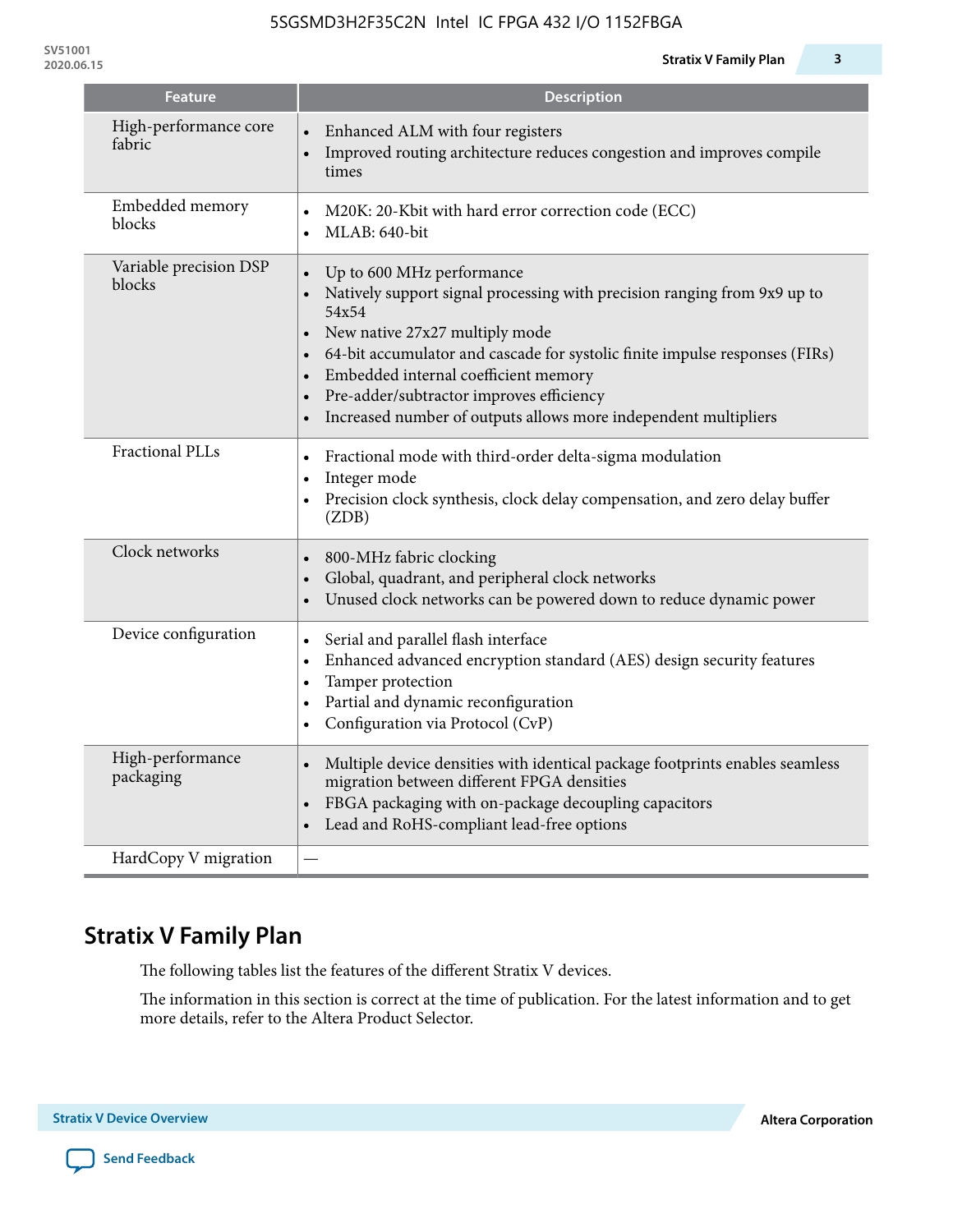### **Table 2: Stratix V GT Device Features**

| <b>Feature</b>                                                            | 5SGTC5         | 5SGTC7         |  |  |  |  |  |  |  |
|---------------------------------------------------------------------------|----------------|----------------|--|--|--|--|--|--|--|
| Logic Elements (K)                                                        | 425            | 622            |  |  |  |  |  |  |  |
| ALMs                                                                      | 160,400        | 234,720        |  |  |  |  |  |  |  |
| Registers (K)                                                             | 642            | 939            |  |  |  |  |  |  |  |
| 28.05/12.5-Gbps Transceivers                                              | 4/32           | 4/32           |  |  |  |  |  |  |  |
| PCIe hard IP Blocks                                                       | $\mathbf{1}$   | $\mathbf{1}$   |  |  |  |  |  |  |  |
| <b>Fractional PLLs</b>                                                    | 28             | 28             |  |  |  |  |  |  |  |
| M20K Memory Blocks                                                        | 2,304          | 2,560          |  |  |  |  |  |  |  |
| M20K Memory (MBits)                                                       | 45             | 50             |  |  |  |  |  |  |  |
| Variable Precision Multipliers (18x18)                                    | 512            | 512            |  |  |  |  |  |  |  |
| Variable Precision Multipliers (27x27)                                    | 256            | 256            |  |  |  |  |  |  |  |
| DDR3 SDRAM x72 DIMM Interfaces                                            | $\overline{4}$ | $\overline{4}$ |  |  |  |  |  |  |  |
| User I/Os <sup>(1)</sup> , Full-Duplex LVDS, 28.05/12.5-Gbps Transceivers |                |                |  |  |  |  |  |  |  |
| Package <sup>(2)(3)</sup>                                                 | 5SGTC5         | 5SGTC7         |  |  |  |  |  |  |  |
| KF40-F1517 <sup>(4)</sup><br>$(40$ mm $)$                                 | 600, 150, 36   | 600, 150, 36   |  |  |  |  |  |  |  |

**Altera Corporation** 



<sup>(1)</sup> The number of GPIOs does not include transceiver I/Os. In the Quartus II software, the number of user I/Os includes transceiver I/Os.

 $^{(2)}$  Packages are flipchip ball grid array (1.0-mm pitch).

<sup>(3)</sup> Each package row offers pin migration (common board footprint) for all devices in the row.

<sup>(4)</sup> Migration between select Stratix V GT devices and Stratix V GX devices is available. For more information, refer to **Table 6** and to *AN 644: Migration Between Stratix V GX and Stratix V GT Devices*.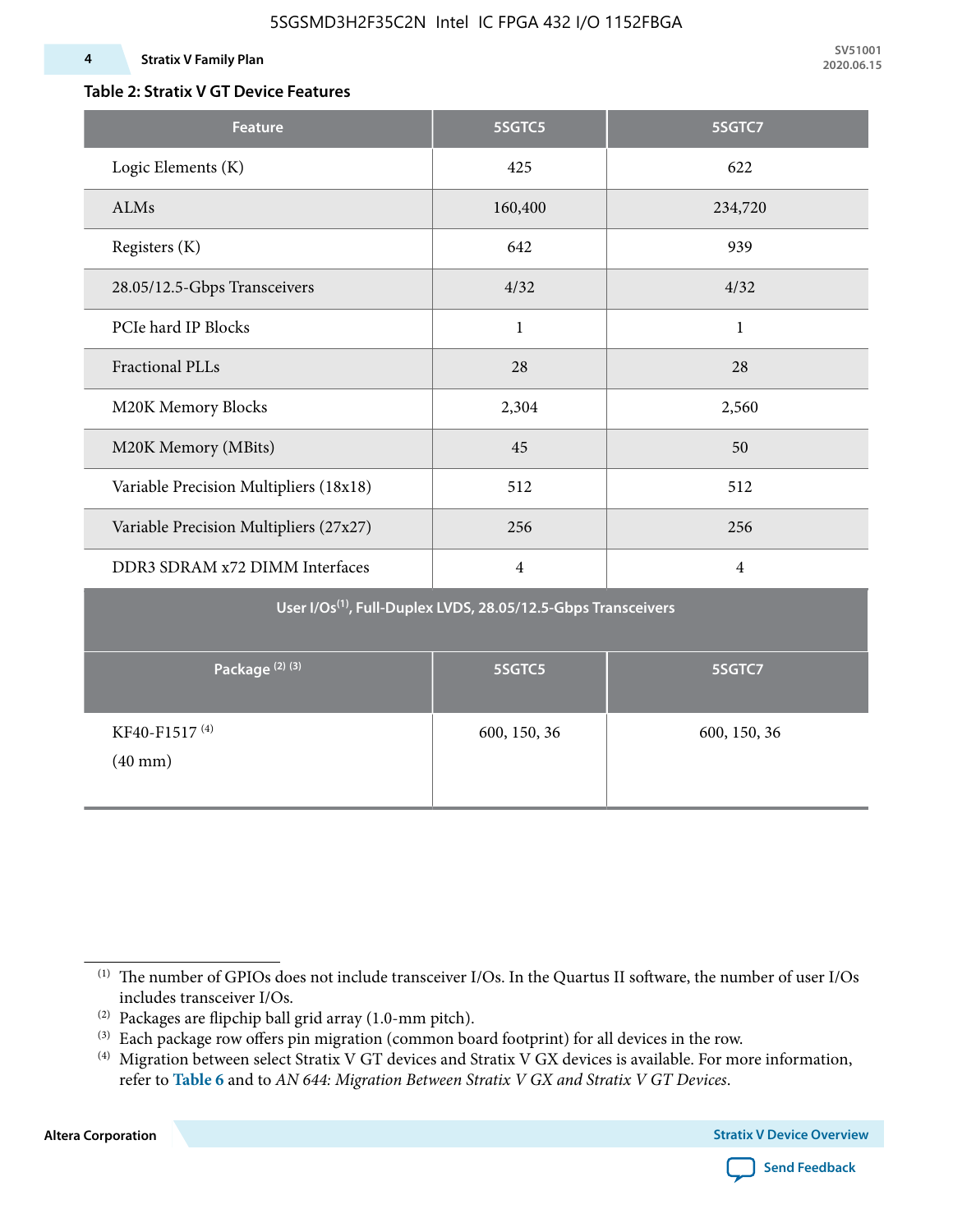#### **Table 3: Stratix V GX Device Features**

| <b>Features</b>                                       | 5SGXA<br>3       | 5SGXA<br>4  | 5SGXA<br>5                 | 5SGXA<br>7                 | 5SGXA<br>9                 | 5SGXA<br>B                 | 5SGXB<br>5     | 5SGXB<br>$6\phantom{1}6$ | 5SGXB<br>9     | 5SGXBB         |
|-------------------------------------------------------|------------------|-------------|----------------------------|----------------------------|----------------------------|----------------------------|----------------|--------------------------|----------------|----------------|
| Logic<br>Elements<br>(K)                              | 340              | 420         | 490                        | 622                        | 840                        | 952                        | 490            | 597                      | 840            | 952            |
| ALMs                                                  | 128,300          | 158,500     | 185,000                    | 234,720                    | 317,000                    | 359,200                    | 185,000        | 225,400                  | 317,000        | 359,200        |
| Registers<br>(K)                                      | 513              | 634         | 740                        | 939                        | 1,268                      | 1,437                      | 740            | 902                      | 1,268          | 1,437          |
| 14.1-Gbps<br>Transceive<br>rs                         | 12, 24,<br>or 36 | 24 or<br>36 | 24, 36,<br>or 48           | 24, 36,<br>or 48           | 36 or<br>48                | 36 or<br>48                | 66             | 66                       | 66             | 66             |
| PCIe hard<br><b>IP Blocks</b>                         | 1 or 2           | 1 or 2      | 1, 2, 0r<br>$\overline{4}$ | 1, 2, 0r<br>$\overline{4}$ | 1, 2, or<br>$\overline{4}$ | 1, 2, 0r<br>$\overline{4}$ | 1 or 4         | 1 or 4                   | 1 or 4         | 1 or 4         |
| Fractional<br>PLLs                                    | $20^{(5)}$       | 24          | 28                         | 28                         | 28                         | 28                         | 24             | 24                       | 32             | 32             |
| M20K<br>Memory<br><b>Blocks</b>                       | 957              | 1,900       | 2,304                      | 2,560                      | 2,640                      | 2,640                      | 2,100          | 2,660                    | 2,640          | 2,640          |
| M20K<br>Memory<br>(MBits)                             | 19               | 37          | 45                         | 50                         | 52                         | 52                         | 41             | 52                       | 52             | 52             |
| Variable<br>Precision<br>Multipliers<br>(18x18)       | 512              | 512         | 512                        | 512                        | 704                        | 704                        | 798            | 798                      | 704            | 704            |
| Variable<br>Precision<br>Multipliers<br>(27x27)       | 256              | 256         | 256                        | 256                        | 352                        | 352                        | 399            | 399                      | 352            | 352            |
| DDR3<br><b>SDRAM</b><br>x72 DIMM<br>Interfaces<br>(6) | 6                | 6           | 6                          | 6                          | 6                          | 6                          | $\overline{4}$ | $\overline{4}$           | $\overline{4}$ | $\overline{4}$ |

 $^{\left(5\right)}$  The F1517 package contains 24 PLLs. The other packages with this device contain 20 PLLs.

(6) These are the maximum number of x72 interfaces available. The actual number of interfaces depends on the device package.

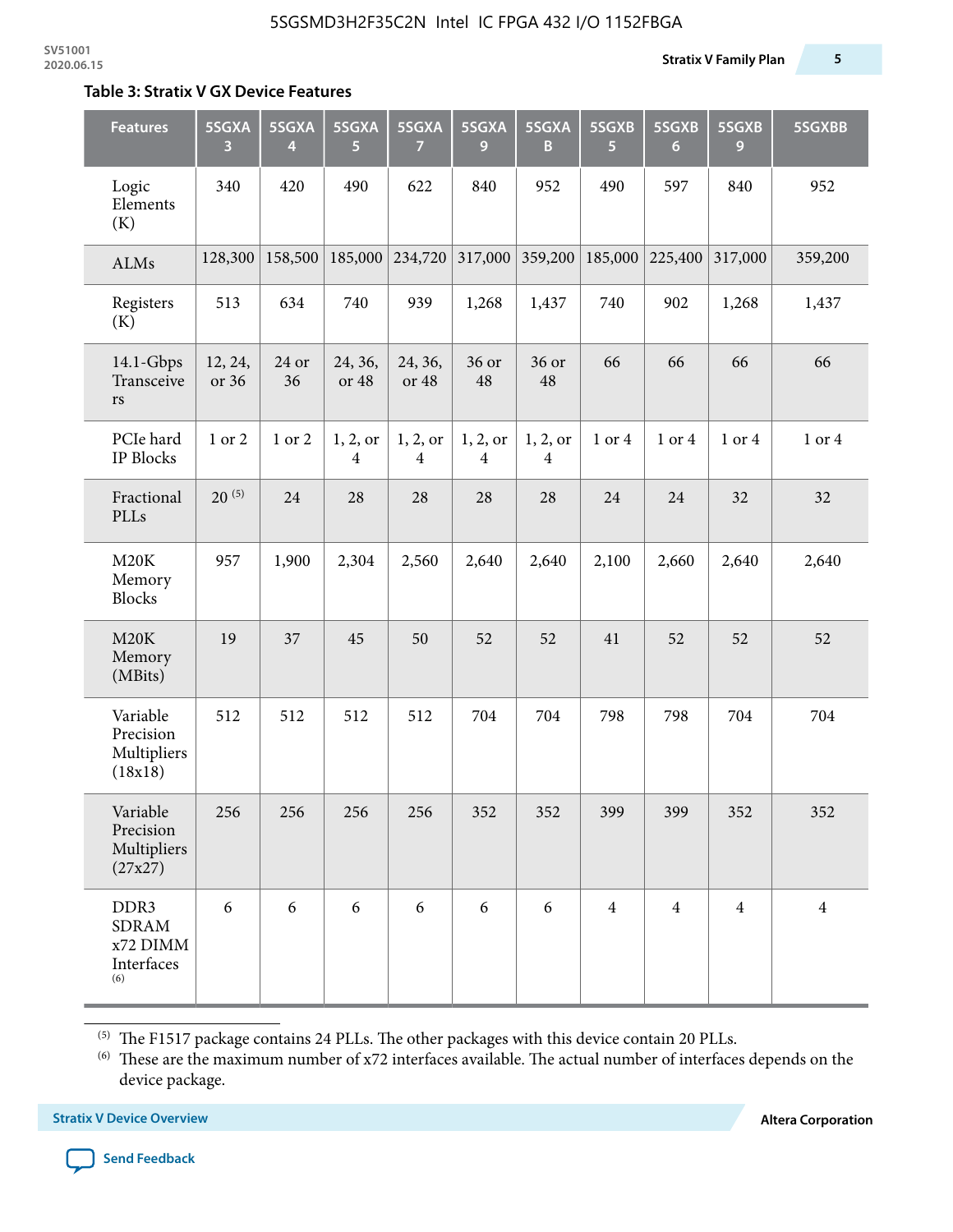#### **6 Stratix V Family Plan**

| User I/Os <sup>(1)</sup> , Full-Duplex LVDS, 14.1-Gbps Transceivers                  |                             |                 |                 |                 |                                 |                                 |                |                |        |        |
|--------------------------------------------------------------------------------------|-----------------------------|-----------------|-----------------|-----------------|---------------------------------|---------------------------------|----------------|----------------|--------|--------|
| Package <sup>(2)(3)</sup><br>$(7)$ (8)                                               | 5SGXA3                      |                 |                 |                 | 5SGXA9                          | 5SGXA<br>B.                     | 5SGXB5         | 5SGXB6         | 5SGXB9 | 5SGXBB |
| EH29-<br>H780<br>$(33$ mm $)$                                                        | 360, 90,<br>$12^{\text{H}}$ |                 |                 |                 |                                 |                                 |                |                |        |        |
| HF35-<br>$F1152^{(9)}$<br>$(35$ mm $)$                                               | 432,<br>108, 24             | 552,<br>138, 24 | 552,<br>138, 24 | 552,<br>138, 24 |                                 |                                 |                |                |        |        |
| KF35-<br>F1152<br>$(35$ mm $)$                                                       | 432,<br>108, 36             | 432,<br>108, 36 | 432,<br>108, 36 | 432,<br>108, 36 |                                 |                                 |                |                |        |        |
| KF40-<br>F1517<br>$(40$ mm $)$<br>KH40-<br>H1517 <sup>(9)</sup><br>$(45 \text{ mm})$ | 696,<br>174, 36             | 696,<br>174, 36 | 696,<br>174, 36 | 696,<br>174, 36 | 696,<br>174,<br>36 <sup>H</sup> | 696,<br>174,<br>36 <sup>H</sup> |                |                |        |        |
| NF40-<br>F1517 <sup>(4)</sup><br>$(40$ mm $)$                                        |                             |                 | 600,<br>150, 48 | 600,<br>150, 48 |                                 |                                 |                |                |        |        |
| RF40-<br>F1517<br>$(40$ mm $)$                                                       |                             |                 |                 |                 |                                 |                                 | 432,<br>108,66 | 432,<br>108,66 |        |        |

**Altera Corporation** 



<sup>(7)</sup> LVDS counts are full duplex channels. Each full duplex channel is one transmitter (TX) pair plus one receiver (RX) pair.

<sup>(8)</sup> A superscript  $H$  after the number of transceivers indicates that this device is only available in a hybrid package. Hybrid packages are slightly larger than conventional FBGAs. Refer to Altera's packaging documentation for more information.

<sup>(9)</sup> Migration between select Stratix V GX devices and Stratix V GS devices is available. For more information, refer to **Table 6**.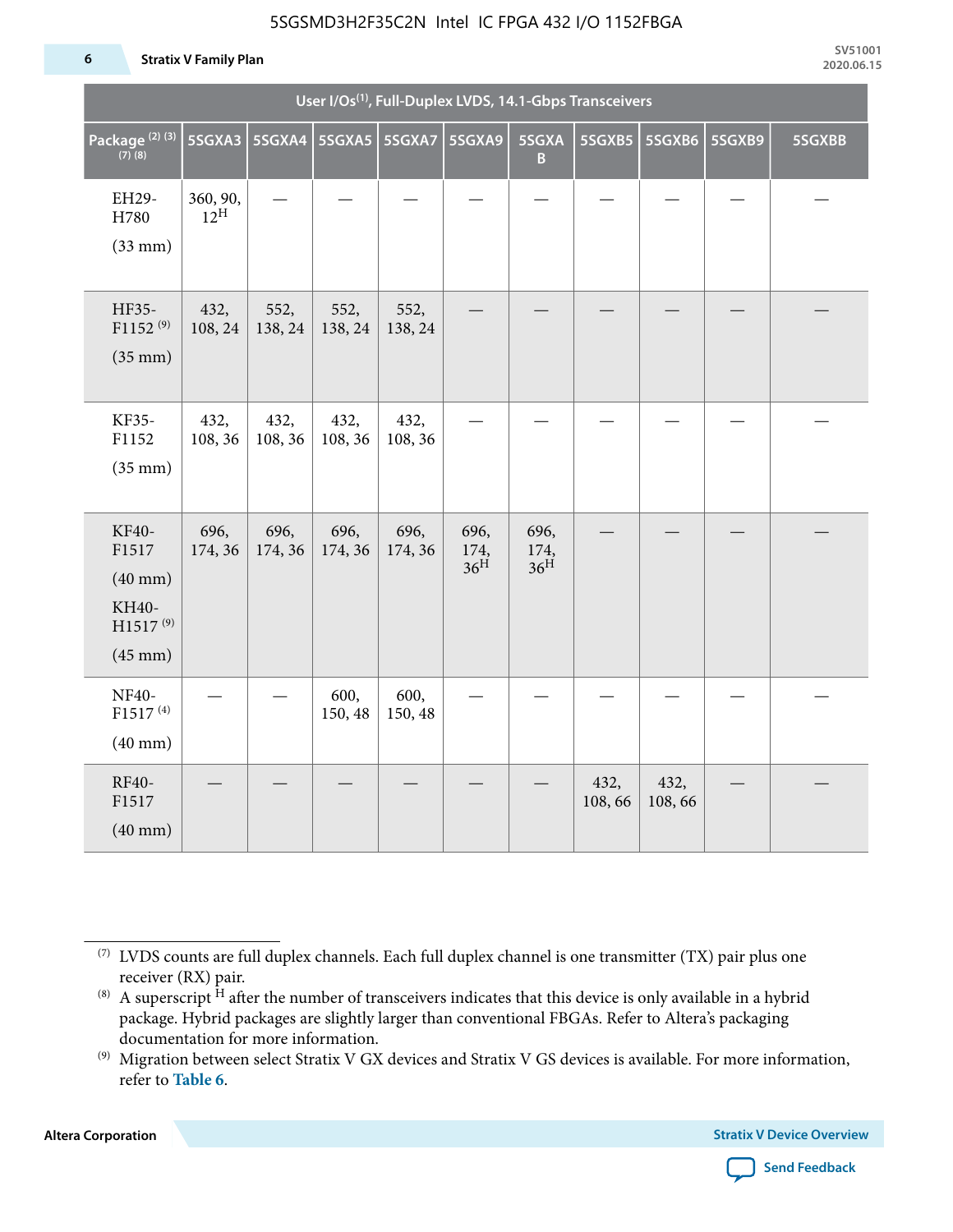| User I/Os <sup>(1)</sup> , Full-Duplex LVDS, 14.1-Gbps Transceivers |        |  |                          |                 |                 |                 |                 |                |                                 |                           |
|---------------------------------------------------------------------|--------|--|--------------------------|-----------------|-----------------|-----------------|-----------------|----------------|---------------------------------|---------------------------|
| Package <sup>(2)(3)</sup><br>$(7)$ $(8)$                            | 5SGXA3 |  | 5SGXA4   5SGXA5   5SGXA7 |                 | 5SGXA9          | 5SGXA<br>B      | 5SGXB5          | 5SGXB6         | 5SGXB9                          | 5SGXBB                    |
| RF43-<br>F1760<br>(42.5)<br>mm)                                     |        |  |                          |                 |                 |                 | 600,<br>150, 66 | 600,<br>150,66 |                                 |                           |
| RH43-<br>H1760<br>$(45 \text{ mm})$                                 |        |  |                          |                 |                 |                 |                 |                | 600,<br>150,<br>66 <sup>H</sup> | 600, 150, 66 <sup>H</sup> |
| <b>NF45-</b><br>F1932 <sup>(9)</sup><br>$(45 \text{ mm})$           |        |  | 840,<br>210, 48          | 840,<br>210, 48 | 840,<br>210, 48 | 840,<br>210, 48 |                 |                |                                 |                           |

### **Table 4: Stratix V GS Device Features**

| <b>Features</b>                           | 5SGSD3       | 5SGSD4        | 5SGSD5       | 5SGSD6     | 5SGSD8         |
|-------------------------------------------|--------------|---------------|--------------|------------|----------------|
| Logic Elements (K)                        | 236          | 360           | 457          | 583        | 695            |
| ALMs                                      | 89,000       | 135,840       | 172,600      | 220,000    | 262,400        |
| Registers (K)                             | 356          | 543           | 690          | 880        | 1,050          |
| $14.1$ -Gbps<br>transceivers              | 12 or 24     | 12, 24, or 36 | 24 or 36     | 36 or 48   | 36 or 48       |
| PCIe hard IP<br>blocks                    | $\mathbf{1}$ | $\mathbf{1}$  | $\mathbf{1}$ | 1, 2, or 4 | $1, 2,$ or $4$ |
| <b>Fractional PLLs</b>                    | 20           | $20^{(5)}$    | 24           | 28         | 28             |
| M20K Memory<br><b>Blocks</b>              | 688          | 957           | 2,014        | 2,320      | 2,567          |
| M20K Memory<br>(MBits)                    | 13           |               | 39           | 45         | 50             |
| Variable Precision<br>Multipliers (18x18) | 1,200        | 2,088         | 3,180        | 3,550      | 3,926          |
| Variable Precision<br>Multipliers (27x27) | 600          | 1,044         | 1,590        | 1,775      | 1,963          |

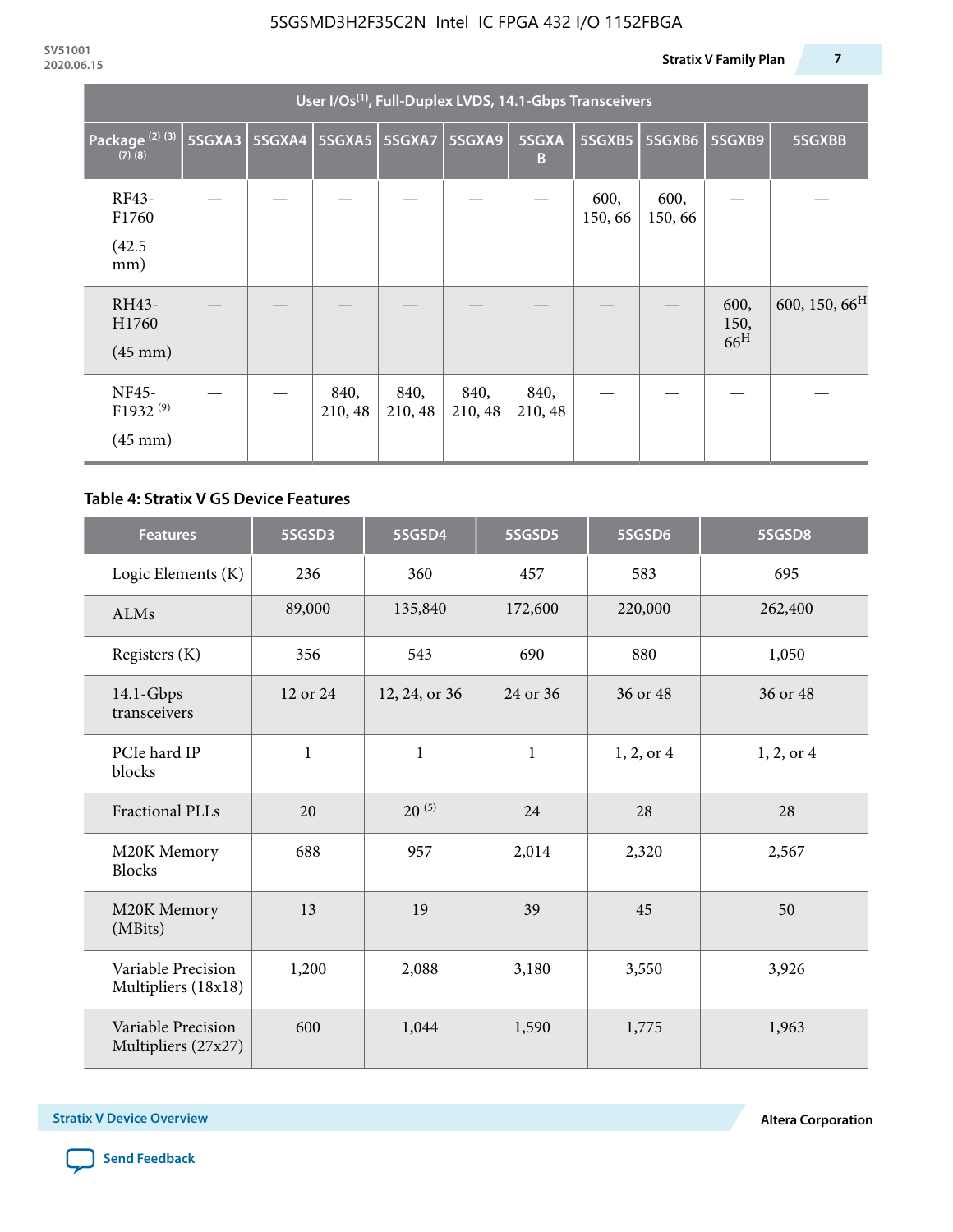**8 Stratix V Family Plan**

| <b>Features</b>                                                     | 5SGSD3                   | 5SGSD4                   | 5SGSD5         | 5SGSD6       | 5SGSD8       |  |  |  |  |  |  |
|---------------------------------------------------------------------|--------------------------|--------------------------|----------------|--------------|--------------|--|--|--|--|--|--|
| DDR3 SDRAM x72<br>DIMM Interfaces                                   | $\overline{2}$           | $\overline{4}$           | $\overline{4}$ | 6            | 6            |  |  |  |  |  |  |
| User I/Os <sup>(1)</sup> , Full-Duplex LVDS, 14.1-Gbps Transceivers |                          |                          |                |              |              |  |  |  |  |  |  |
| Package (2) (3) (7) (8)                                             | 5SGSD3                   | 5SGSD4                   | 5SGSD5         | 5SGSD6       | 5SGSD8       |  |  |  |  |  |  |
| EH29-H780<br>$(33$ mm $)$                                           | $360, 90, 12^{\text{H}}$ | $360, 90, 12^{\text{H}}$ |                |              |              |  |  |  |  |  |  |
| HF35-F1152 <sup>(9)</sup><br>$(35 \text{ mm})$                      | 432, 108, 24             | 432, 108, 24             | 552, 138, 24   |              |              |  |  |  |  |  |  |
| KF40-F1517 <sup>(9)</sup><br>$(40 \text{ mm})$                      |                          | 696, 174, 36             | 696, 174, 36   | 696, 174, 36 | 696, 174, 36 |  |  |  |  |  |  |
| NF45-F1932 <sup>(9)</sup><br>$(45 \text{ mm})$                      |                          |                          |                | 840, 210, 48 | 840, 210, 48 |  |  |  |  |  |  |

### **Table 5: Stratix V E Device Features**

| <b>Features</b>                        | 5SEE9   | 5SEEB   |
|----------------------------------------|---------|---------|
| Logic Elements (K)                     | 840     | 952     |
| ALMs                                   | 317,000 | 359,200 |
| Registers (K)                          | 1,268   | 1,437   |
| <b>Fractional PLLs</b>                 | 28      | 28      |
| M20K Memory Blocks                     | 2,640   | 2,640   |
| M20K Memory (MBits)                    | 52      | 52      |
| Variable Precision Multipliers (18x18) | 704     | 704     |
| Variable Precision Multipliers (27x27) | 352     | 352     |
| DDR3 SDRAM x72 DIMM Interfaces         | 6       | 6       |

**Altera Corporation** 

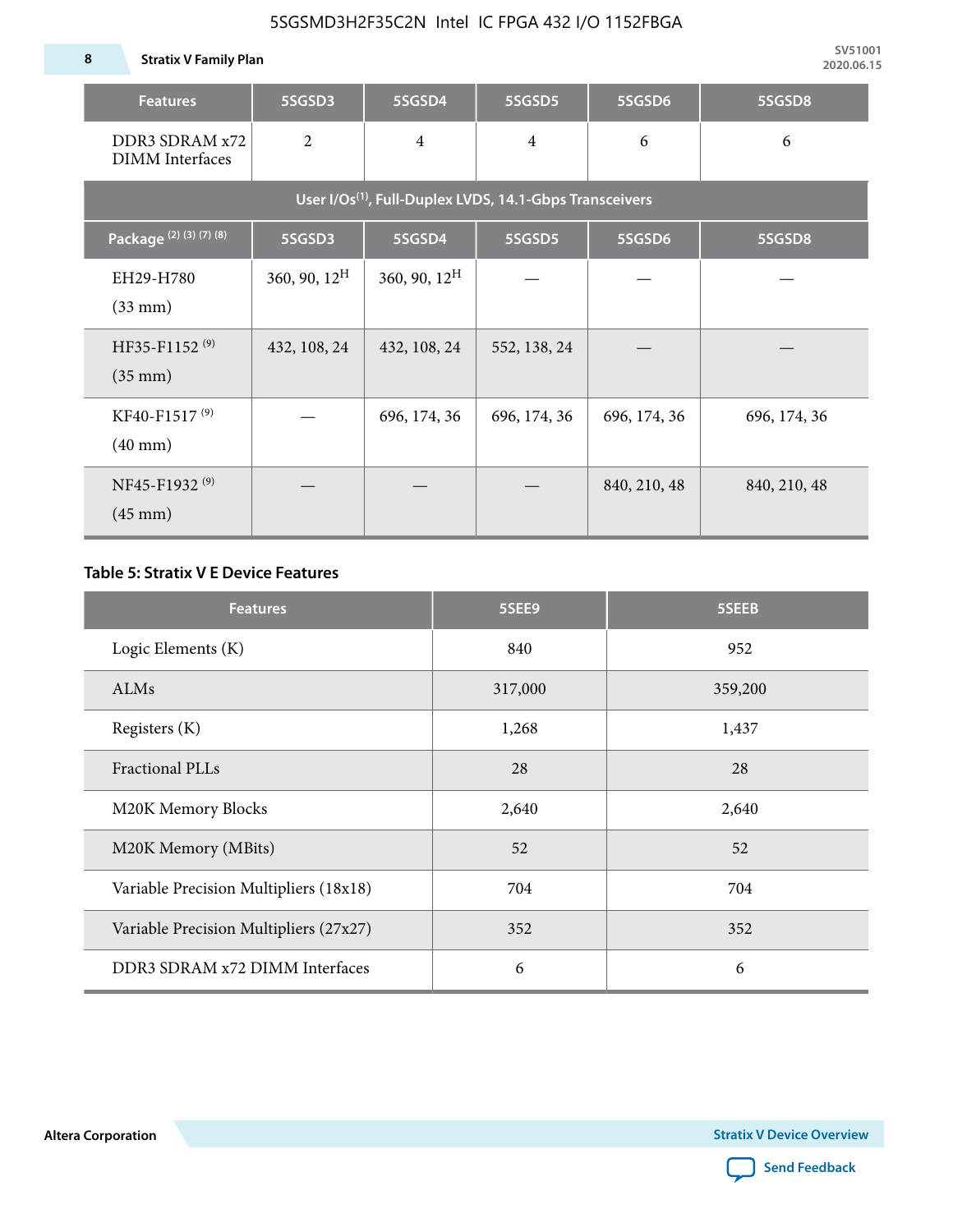| <b>JVJIUUI</b><br>2020.06.15 |                                 |                                             | 9<br><b>Stratix V Family Plan</b> |
|------------------------------|---------------------------------|---------------------------------------------|-----------------------------------|
|                              |                                 | User I/Os <sup>(1)</sup> , Full-Duplex LVDS |                                   |
|                              | Package <sup>(2)(3)(7)(8)</sup> | 5SEE9                                       | 5SEEB                             |
|                              | H40-H1517<br>$(45 \text{ mm})$  | 696, $174^{\rm H}$                          | 696, 174 <sup>H</sup>             |
|                              | F45-F1932<br>$(45 \text{ mm})$  | 840, 210                                    | 840, 210                          |

### **Table 6: Device Migration List Across All Stratix V Device Variants**

|                             |               | Package                            |                |                                           |                                                    |                       |               |                |                                    |               |                |
|-----------------------------|---------------|------------------------------------|----------------|-------------------------------------------|----------------------------------------------------|-----------------------|---------------|----------------|------------------------------------|---------------|----------------|
|                             | EH29-<br>H780 | HF35-<br>F1152 <sup>(</sup><br>10) | KF35-<br>F1152 | KF40-<br>F1517/<br>KH40-<br>H1517<br>(11) | NF40/<br>KF40-<br>F1517 <sup>(1</sup><br>$2)$ (13) | <b>RF40-</b><br>F1517 | H40-<br>H1517 | RF43-<br>F1760 | NF45-<br>F1932 <sup>(</sup><br>11) | F45-<br>F1932 | RH43-<br>H1760 |
| <b>Stratix V GX devices</b> |               |                                    |                |                                           |                                                    |                       |               |                |                                    |               |                |
| A3                          | Yes           | Yes                                | Yes            | Yes                                       |                                                    |                       |               |                |                                    |               |                |
| A4                          |               | Yes                                | Yes            | Yes                                       |                                                    |                       |               |                |                                    |               |                |
| A <sub>5</sub>              |               | Yes                                | Yes            | Yes                                       | Yes                                                |                       |               |                | Yes                                |               |                |
| A7                          |               | Yes                                | Yes            | Yes                                       | Yes                                                |                       |               |                | Yes                                |               |                |
| A9                          |               |                                    |                | Yes                                       |                                                    |                       |               |                | Yes                                |               |                |
| AB                          |               |                                    |                | Yes                                       |                                                    |                       |               |                | Yes                                |               |                |
| B <sub>5</sub>              |               |                                    |                |                                           |                                                    | Yes                   |               | Yes            |                                    |               |                |
| <b>B6</b>                   |               |                                    |                |                                           |                                                    | Yes                   |               | Yes            |                                    |               |                |
| <b>B9</b>                   |               |                                    |                |                                           |                                                    |                       |               |                |                                    |               | Yes            |
| <b>BB</b>                   |               |                                    |                |                                           |                                                    |                       |               |                |                                    |               | Yes            |

 $(10)$  All devices in this column are in the HF35 package and have twenty-four 14.1-Gbps transceivers.



<sup>(11)</sup> Different devices within this column have small differences in the overall package height. When multiple Stratix V devices with different package heights are placed on a single board, a single-piece heatsink may not cover the devices evenly. Refer to *AN 670: Thermal Solutions to Address Height Variation in Stratix V Packages*.

<sup>(12)</sup> The 5SGTC5/7 devices in the KF40 package have four 28.05-Gbps transceivers and thirty-two 12.5-Gbps transceivers. Other devices in this column are in the NF40 package and have forty-eight 14.1-Gbps transceivers.

<sup>(13)</sup> For more information, refer to *AN 644: Migration Between Stratix V GX and Stratix V GT Devices*.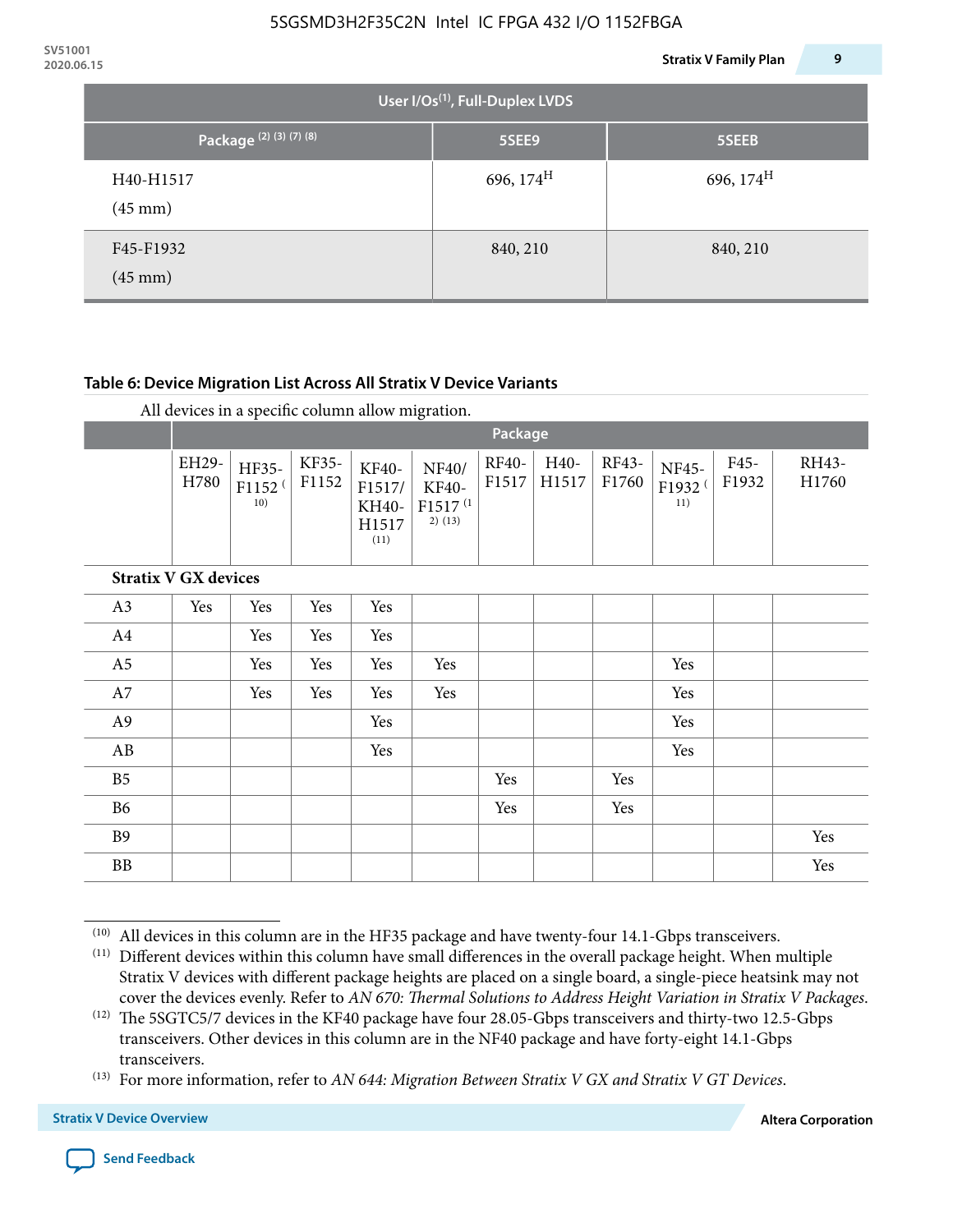#### **10 Low-Power Serial Transceivers**

**Package**

| C <sub>5</sub>             |                             |     |     | Yes |  |     |     |     |  |
|----------------------------|-----------------------------|-----|-----|-----|--|-----|-----|-----|--|
| C7                         |                             |     |     | Yes |  |     |     |     |  |
|                            | <b>Stratix V GS devices</b> |     |     |     |  |     |     |     |  |
| D3                         | Yes                         | Yes |     |     |  |     |     |     |  |
| D <sub>4</sub>             | Yes                         | Yes | Yes |     |  |     |     |     |  |
| D <sub>5</sub>             |                             | Yes | Yes |     |  |     |     |     |  |
| D <sub>6</sub>             |                             |     | Yes |     |  |     | Yes |     |  |
| D <sub>8</sub>             |                             |     | Yes |     |  |     | Yes |     |  |
| <b>Stratix V E devices</b> |                             |     |     |     |  |     |     |     |  |
| E <sub>9</sub>             |                             |     |     |     |  | Yes |     | Yes |  |
| EB                         |                             |     |     |     |  | Yes |     | Yes |  |

**Note:** To verify the pin migration compatibility, use the Pin Migration View window in the Quartus II software Pin Planner.

#### **Related Information**

• **[Altera Product Selector](http://www.altera.com/products/selector/psg-selector.html#)**

Provides the latest information about Altera products.

- **[For more information about verifying the pin migration compatibility, refer to the I/O](http://www.altera.com/literature/hb/qts/qts_qii52013.pdf) [Management chapter in volume 2 of the Quartus II Handbook.](http://www.altera.com/literature/hb/qts/qts_qii52013.pdf)**
- **[For full package details, refer to the Package information datasheet for Altera devices.](http://www.altera.com/support/devices/packaging/specifications/pkg-pin/spe-index.jsp)**
- **[AN 644: Migration Between Stratix V GX and Stratix V GT Devices](http://www.altera.com/literature/an/an644.pdf)**
- **[AN 670: Thermal Solutions to Address Height Variation in Stratix V Packages](http://www.altera.com/literature/an/an670.pdf)**

# **Low-Power Serial Transceivers**

Stratix V FPGAs deliver the industry's most flexible transceivers with the highest bandwidth from 600 Mbps to 28.05 Gbps, low bit error ratio (BER), and low power. Stratix V transceivers have many enhancements to improve flexibility and robustness. These enhancements include robust analog receiver clock and data recovery (CDR), advanced pre-emphasis, and equalization. In addition, each channel provides full featured embedded PCS hard IP to simplify the design, lower the power, and save valuable core resources.

Stratix V transceivers are compliant with a wide range of standard protocols and data rates and are equipped with a variety of signal conditioning features to support backplane, optical module, and chip-tochip applications.

Stratix V transceivers are located on the left and right sides of the device, as shown in the figure below. The transceivers are isolated from the rest of the chip to prevent core and I/O noise from coupling into the transceivers, thereby ensuring optimal signal integrity. The transceiver channels consist of the physical medium attachment (PMA), PCS, and high-speed clock networks. You can also configure unused transceiver PMA channels as additional transmitter PLLs.

**Altera Corporation Stratix V Device Overview**

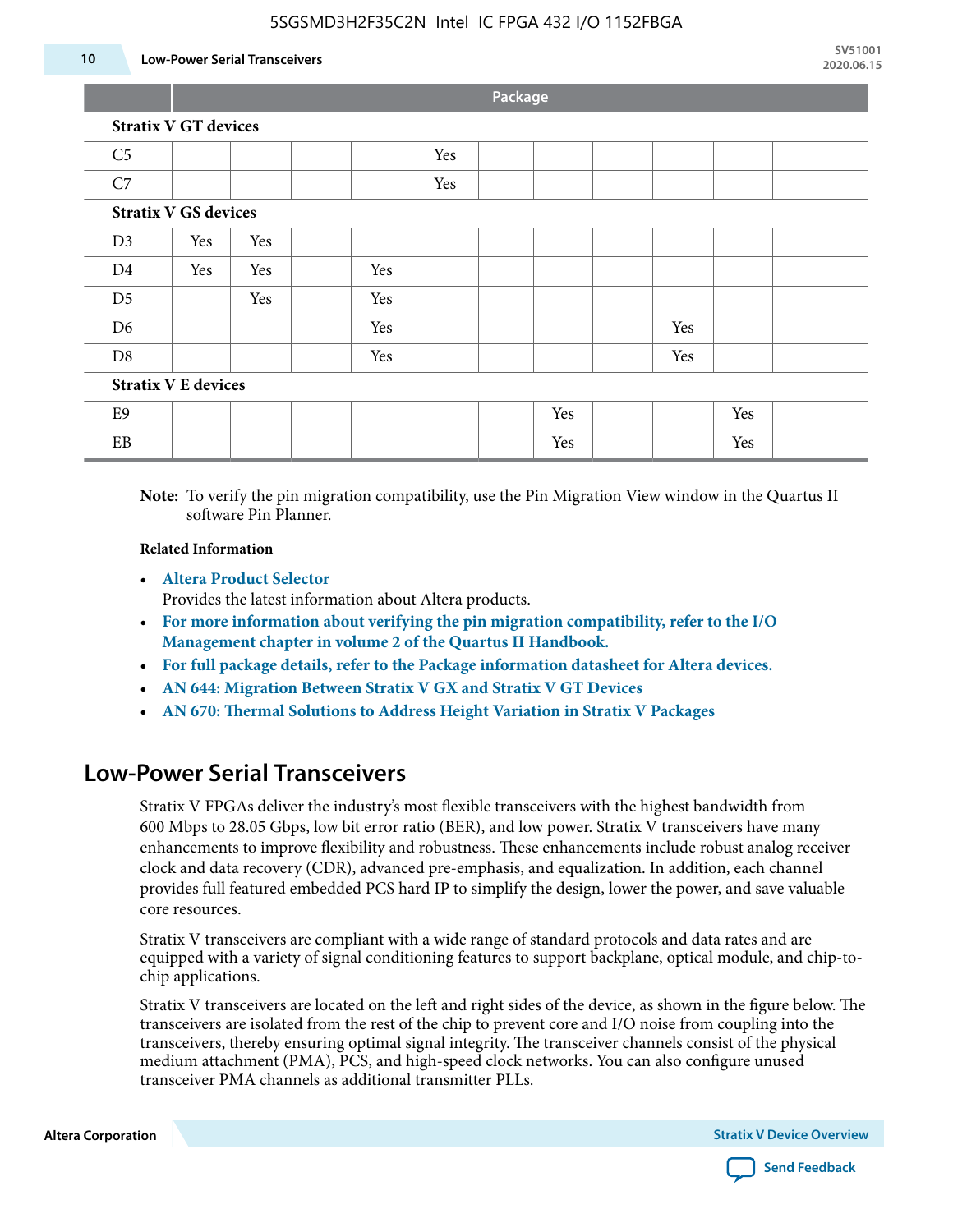### **Figure 1: Stratix V GT, GX, and GS Device Chip View**

This figure represents one variant of a Stratix V device with transceivers. Other variants may have a different floorplan than the one shown here.



(1) You can use the unused transceiver channels as additional transceiver transmitter PLLs.

The following table lists the PMA features for the Stratix V transceivers.

#### **Table 7: Transceiver PMA Features**

| <b>Feature</b>        | <b>Capability</b>                                                                              |
|-----------------------|------------------------------------------------------------------------------------------------|
| Chip-to-chip support  | 28.05 Gbps and 12.5 Gbps (Stratix V GT devices) and<br>14.1 Gbps (Stratix V GX and GS devices) |
| Backplane support     | 12.5 Gbps (Stratix V GX, GS, and GT devices)                                                   |
| Cable driving support | PCIe cable and eSATA applications                                                              |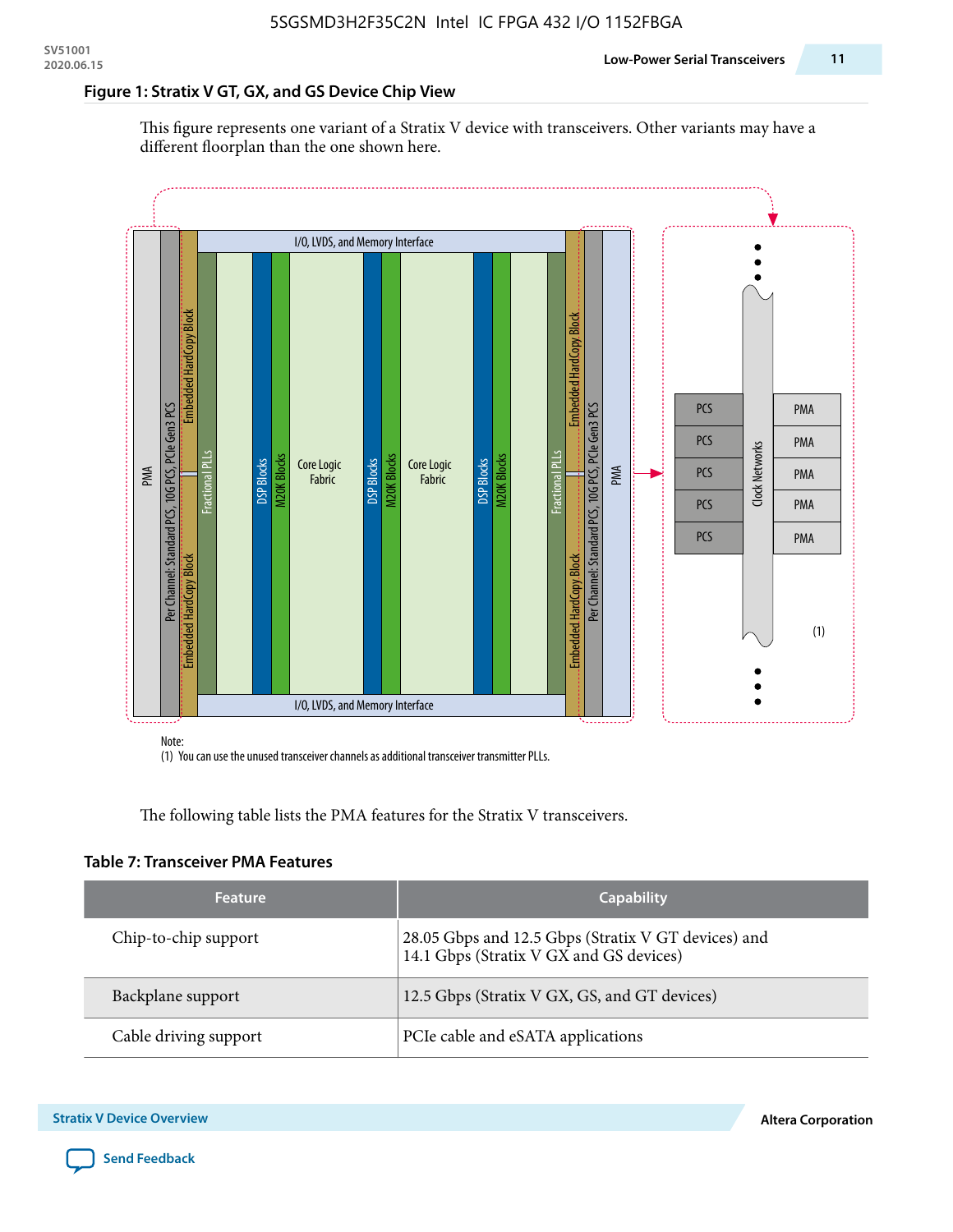**12 Low-Power Serial Transceivers**

| Feature                                             | <b>Capability</b>                                                                                                                                                         |
|-----------------------------------------------------|---------------------------------------------------------------------------------------------------------------------------------------------------------------------------|
| Optical module support with EDC                     | 10G Form-factor Pluggable (XFP), Small Form-factor Pluggable<br>(SFP+), Quad Small Form-factor Pluggable (QSFP), CXP, 100G<br>Pluggable (CFP), 100G Form-factor Pluggable |
| Continuous Time Linear Equalization<br>(CTLE)       | Receiver 4-stage linear equalization to support high-attenuation<br>channels                                                                                              |
| Decision Feedback Equalization (DFE)                | Receiver 5-tap digital equalizer to minimize losses and crosstalk                                                                                                         |
| Adaptive equalization (AEQ)                         | Adaptive engine to automatically adjust equalization to<br>compensate for changes over time                                                                               |
| PLL-based clock recovery                            | Superior jitter tolerance versus phase interpolation techniques                                                                                                           |
| Programmable deserialization and word<br>alignment  | Flexible deserialization width and configurable word alignment<br>patterns                                                                                                |
| Transmitter equalization (pre-emphasis)             | Transmitter driver 4-tap pre-emphasis and de-emphasis for<br>protocol compliance under lossy conditions                                                                   |
| Ring and LC oscillator transmitter PLLs             | Choice of transmitter PLLs per channel, optimized for specific<br>protocols and applications                                                                              |
| On-chip instrumentation (EyeQ data-<br>eye monitor) | Allows non-intrusive on-chip monitoring of both width and<br>height of the data eye                                                                                       |
| Dynamic reconfiguration                             | Allows reconfiguration of single channels without affecting<br>operation of other channels                                                                                |
| Protocol support                                    | Compliance with over 50 industry standard protocols in the<br>range of 600 Mbps to 28.05 Gbps                                                                             |

The Stratix V core logic connects to the PCS through an 8-, 10-, 16-, 20-, 32-, 40-, 64-, or 66-bit interface, depending on the transceiver data rate and protocol. Stratix V devices contain PCS hard IP to support PCIe Gen3, Gen2, Gen1, Interlaken, 10GE, XAUI, GbE, SRIO, CPRI, and GPON protocols. All other standard and proprietary protocols are supported through the transceiver PCS hard IP. The following table lists the transceiver PCS features.

### **Table 8: Transceiver PCS Features**

| <b>Protocol</b> | Data Rates (Gbps)     | <b>Transmitter Data Path</b>                                                                  | <b>Receiver Data Path</b>                                                                                  |  |  |
|-----------------|-----------------------|-----------------------------------------------------------------------------------------------|------------------------------------------------------------------------------------------------------------|--|--|
| Custom PHY      | $0.6 \text{ to } 8.5$ | Phase compensation FIFO, byte<br>serializer, 8B/10B encoder,<br>bit-slip, and channel bonding | Word aligner, de-skew FIFO,<br>rate match FIFO, 8B/10B<br>decoder, byte deserializer, and<br>byte ordering |  |  |

**Altera Corporation** 

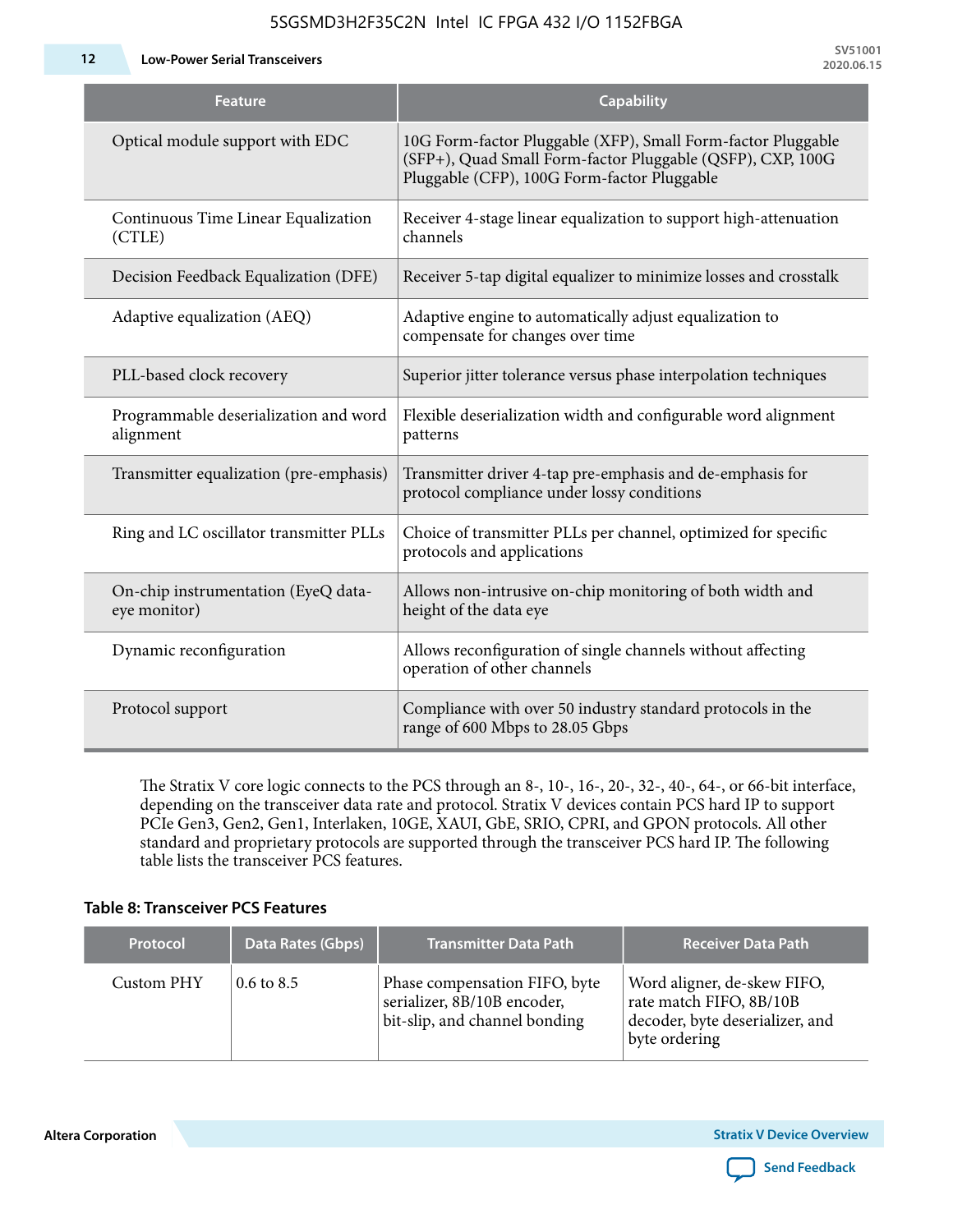**SV51001**

#### **2020.06.15 PCIe Gen3, Gen2, and Gen1 Hard IP (Embedded HardCopy Block) 13**

| Protocol                         | Data Rates (Gbps)    | <b>Transmitter Data Path</b>                                                                   | <b>Receiver Data Path</b>                                                                                                               |  |
|----------------------------------|----------------------|------------------------------------------------------------------------------------------------|-----------------------------------------------------------------------------------------------------------------------------------------|--|
| Custom 10G<br>PHY                | 9.98 to 14.1         | TX FIFO, gear box, and bit-slip                                                                | RX FIFO and gear box                                                                                                                    |  |
| x1, x4, x8 PCIe<br>Gen1 and Gen2 | 2.5 and 5.0          | Same as custom PHY plus PIPE<br>2.0 interface to core logic                                    | Same as custom PHY plus<br>PIPE 2.0 interface to core logic                                                                             |  |
| x1, x4, x8 PCIe<br>Gen3          | 8                    | Phase compensation FIFO,<br>encoder, scrambler, gear box, and<br>bit-slip                      | Block synchronization, rate<br>match FIFO, decoder,<br>de-scrambler, and phase<br>compensation FIFO                                     |  |
| 10G Ethernet                     | 10.3125              | TX FIFO, 64/66 encoder,<br>scrambler, and gear box                                             | RX FIFO, 64/66 decoder,<br>de-scrambler, block synchro-<br>nization, and gear box                                                       |  |
| Interlaken                       | 4.9 to 14.1          | TX FIFO, frame generator,<br>CRC-32 generator, scrambler,<br>disparity generator, and gear box | RX FIFO, frame generator,<br>CRC-32 checker, frame<br>decoder, descrambler,<br>disparity checker, block<br>synchronization, and gearbox |  |
| OTN 40 and                       | $(4+1)$ x 11.3       | TX FIFO, channel bonding, and                                                                  | RX FIFO, lane deskew, and                                                                                                               |  |
| 100                              | $(10+1) \times 11.3$ | byte serializer                                                                                | byte de-serializer                                                                                                                      |  |
| GbE                              | 1.25                 | Same as custom PHY plus GbE<br>state machine                                                   | Same as custom PHY plus<br>GbE state machine                                                                                            |  |
| XAUI                             | 3.125 to 4.25        | Same as custom PHY plus XAUI<br>state machine for bonding four<br>channels                     | Same as custom PHY plus<br>XAUI state machine for re-<br>aligning four channels                                                         |  |
| <b>SRIO</b>                      | 1.25 to 6.25         | Same as custom PHY plus SRIO<br>V2.1 compliant x2 and x4 channel<br>bonding                    | Same as custom PHY plus<br>SRIO V2.1 compliant x2 and<br>x4 deskew state machine                                                        |  |
| <b>CPRI</b>                      | 0.6144 to 9.83       | Same as custom PHY plus TX<br>deterministic latency                                            | Same as custom PHY plus RX<br>deterministic latency                                                                                     |  |
| <b>GPON</b>                      | 1.25, 2.5, and 10    | Same as custom PHY                                                                             | Same as custom PHY                                                                                                                      |  |

# **PCIe Gen3, Gen2, and Gen1 Hard IP (Embedded HardCopy Block)**

Stratix V devices have PCIe hard IP designed for performance, ease-of-use, and increased functionality. The PCIe hard IP consists of the PCS, data link, and transaction layers. The PCIe hard IP supports Gen3, Gen2, and Gen1 end point and root port up to x8 lane configurations.

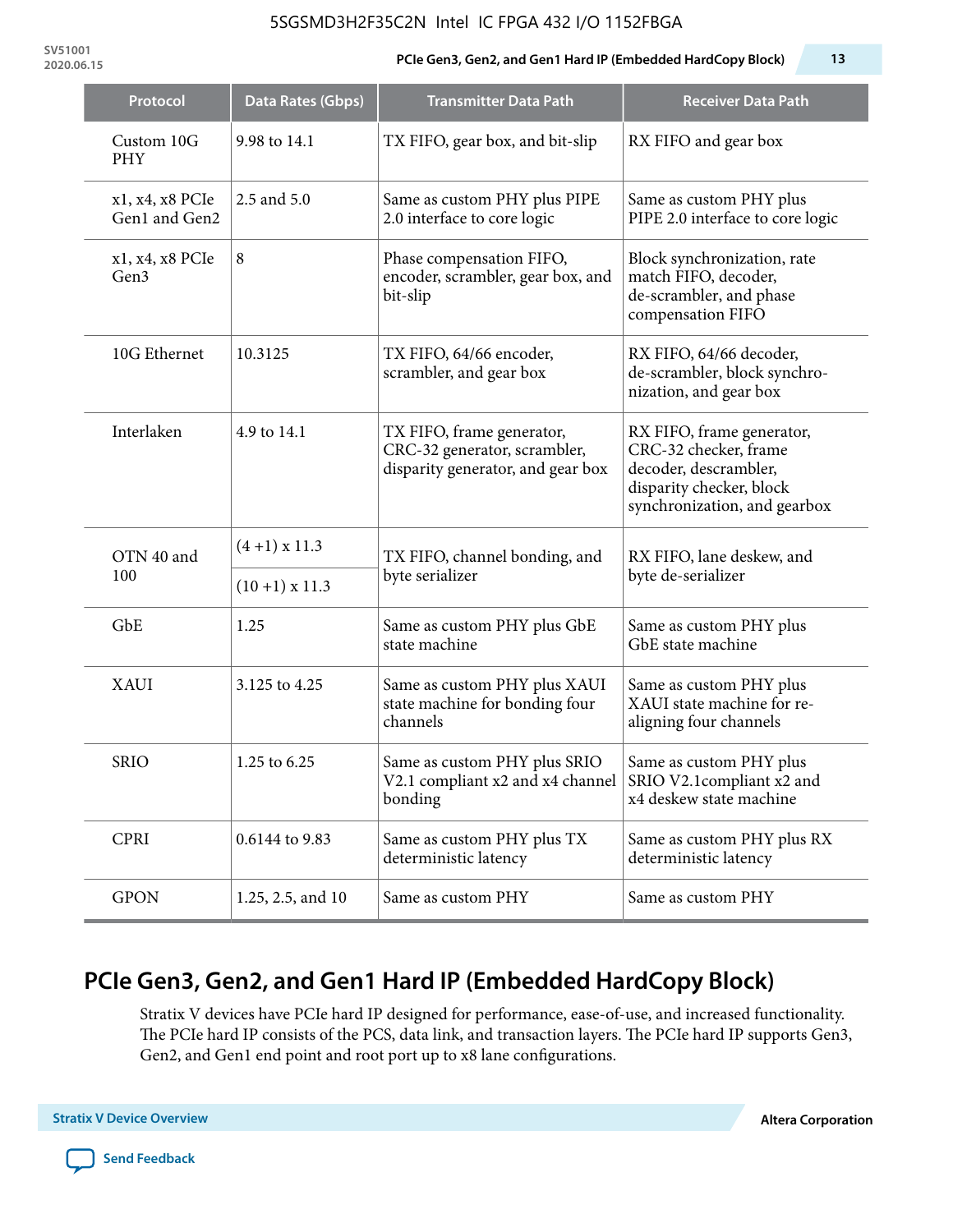#### **14 External Memory and GPIO**

The Stratix V PCIe hard IP operates independently from the core logic, which allows the PCIe link to wake up and complete link training in less than 100 ms while the Stratix V device completes loading the programming file for the rest of the FPGA. The PCIe hard IP also provides added functionality, which helps support emerging features such as Single Root I/O Virtualization (SR-IOV) or optional protocol extensions. In addition, the Stratix V device PCIe hard IP has improved end-to-end data path protection using ECC and enables device CvP.

In all Stratix V devices, the primary PCIe hard IP that supports CvP is always in the bottom left corner of the device (IOBANK\_B0L) when viewing the die from the top.

### **External Memory and GPIO**

Each Stratix V I/O block has a hard FIFO that improves the resynchronization margin as data is transferred from the external memory to the FPGA.

The hard FIFO also lowers PHY latency, resulting in higher random access performance. GPIOs include on-chip dynamic termination to reduce the number of external components and minimize reflections. On-package decoupling capacitors suppress noise on the power lines, which reduce noise coupling into the I/Os. Memory banks are isolated to prevent core noise from coupling to the output, thus reducing jitter and providing optimal signal integrity.

The external memory interface block uses advanced calibration algorithms to compensate for process, voltage and temperature (PVT) variations in the FPGA and external memory components. The advanced algorithms ensure maximum bandwidth and a robust timing margin across all conditions. Stratix V devices deliver a complete memory solution with the High Performance Memory Controller II (HPMC II) and UniPHY MegaCore® IP that simplifies a design for today's advanced memory modules. The following table lists external memory interface block performance.

| Interface         | Performance (MHz) |
|-------------------|-------------------|
| DDR3              | 933               |
| DDR <sub>2</sub>  | 400               |
| QDR II            | 350               |
| $QDR II+$         | 550               |
| <b>RLDRAM II</b>  | 533               |
| <b>RLDRAM III</b> | 800               |

#### **Table 9: External Memory Interface Performance**

The specifications listed in this table are performance targets. For a current achievable performance, use the *External Memory Interface Spec Estimator*.

#### **Related Information**

**[External Memory Interface Spec Estimator](http://www.altera.com/technology/memory/estimator/mem-emif-index.html)**

**Altera Corporation Stratix V Device Overview**

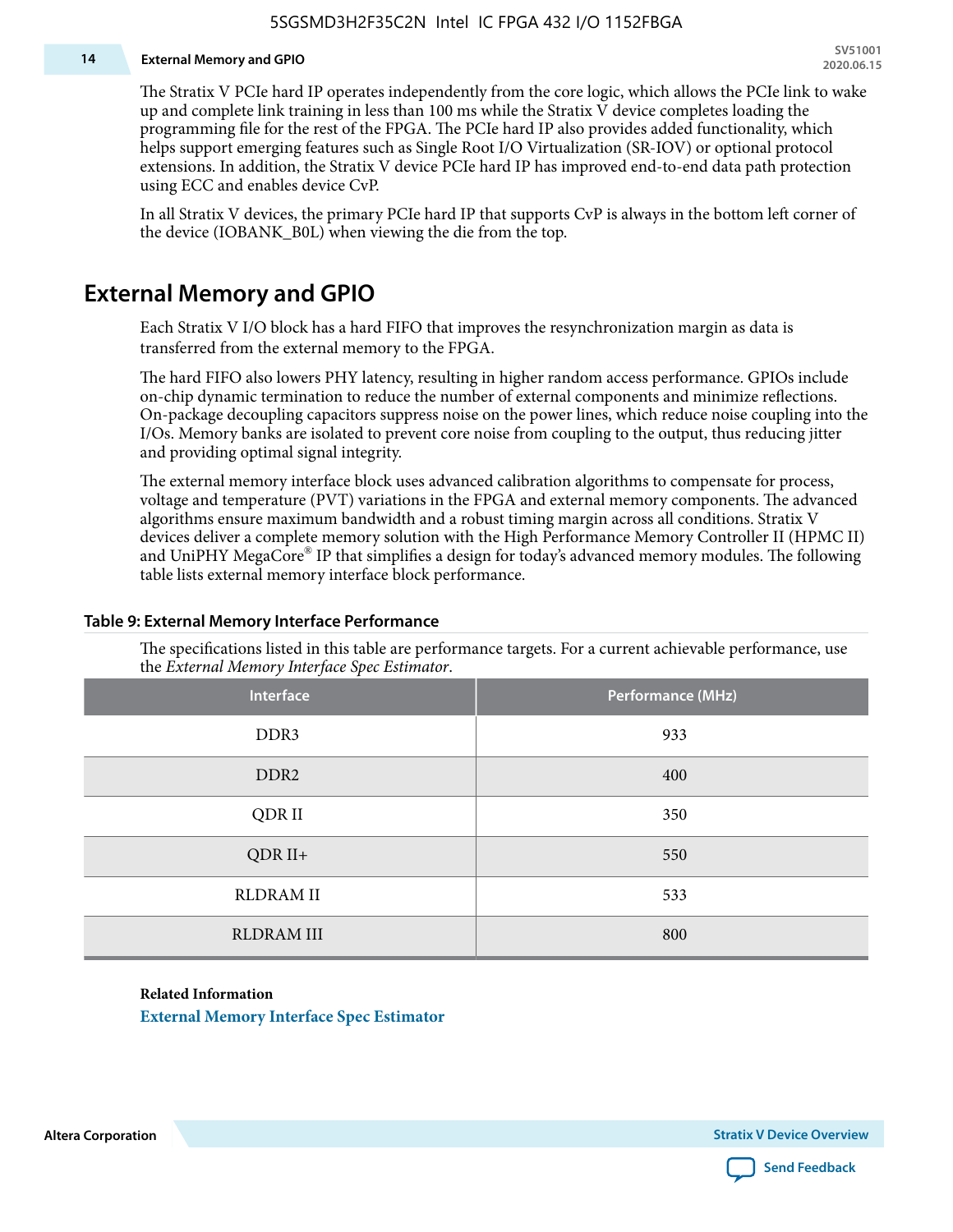# **Adaptive Logic Module**

Stratix V devices use an improved ALM to implement logic functions more efficiently. The Stratix V ALM has eight inputs with a fracturable look-up table (LUT), two dedicated embedded adders, and four dedicated registers.

The Stratix V ALM has the following enhancements:

- Packs 6% more logic when compared with the ALM found in Stratix IV devices.
- Implements select 7-input LUT-based functions, all 6-input logic functions, and two independent functions consisting of smaller LUT sizes (such as two independent 4-input LUTs) to optimize core usage.
- Adds more registers (four registers per 8-input fracturable LUT). More registers allow Stratix V devices to maximize core performance at a higher core logic usage and provides easier timing closure for register-rich and heavily pipelined designs.

The Quartus II software leverages the Stratix V ALM logic structure to deliver the highest performance, optimal logic usage, and lowest compile times. The Quartus II software simplifies design re-use because it automatically maps legacy Stratix designs into the new Stratix V ALM architecture.

# **Clocking**

The Stratix V device core clock network is designed to support 800-MHz fabric operations and 1,066-MHz and 1,600-Mbps external memory interfaces.

The clock network architecture is based on Altera's proven global, quadrant, and peripheral clock structure, which is supported by dedicated clock input pins and fractional clock synthesis PLLs. The Quartus II software identifies all unused sections of the clock network and powers them down, which reduces power consumption.

# **Fractional PLL**

Stratix V devices contain up to 32 fractional PLLs.

You can use the fractional PLLs to reduce both the number of oscillators required on the board and the clock pins used in the FPGA by synthesizing multiple clock frequencies from a single reference clock source. In addition, you can use the fractional PLLs for clock network delay compensation, zero delay buffering, and transmitter clocking for transceivers. Fractional PLLs can be individually configured for integer mode or fractional mode with third-order delta-sigma modulation.

# **Embedded Memory**

Stratix V devices contain two types of embedded memory blocks: MLAB (640-bit) and M20K (20-Kbit). MLAB blocks are ideal for wide and shallow memories. M20K blocks are useful for supporting larger memory configurations and include ECC.

Both types of memory blocks operate up to 600 MHz and can be configured to be a single- or dual-port RAM, FIFO, ROM, or shift register. These memory blocks are flexible and support a number of memory configurations, as shown in the following table.

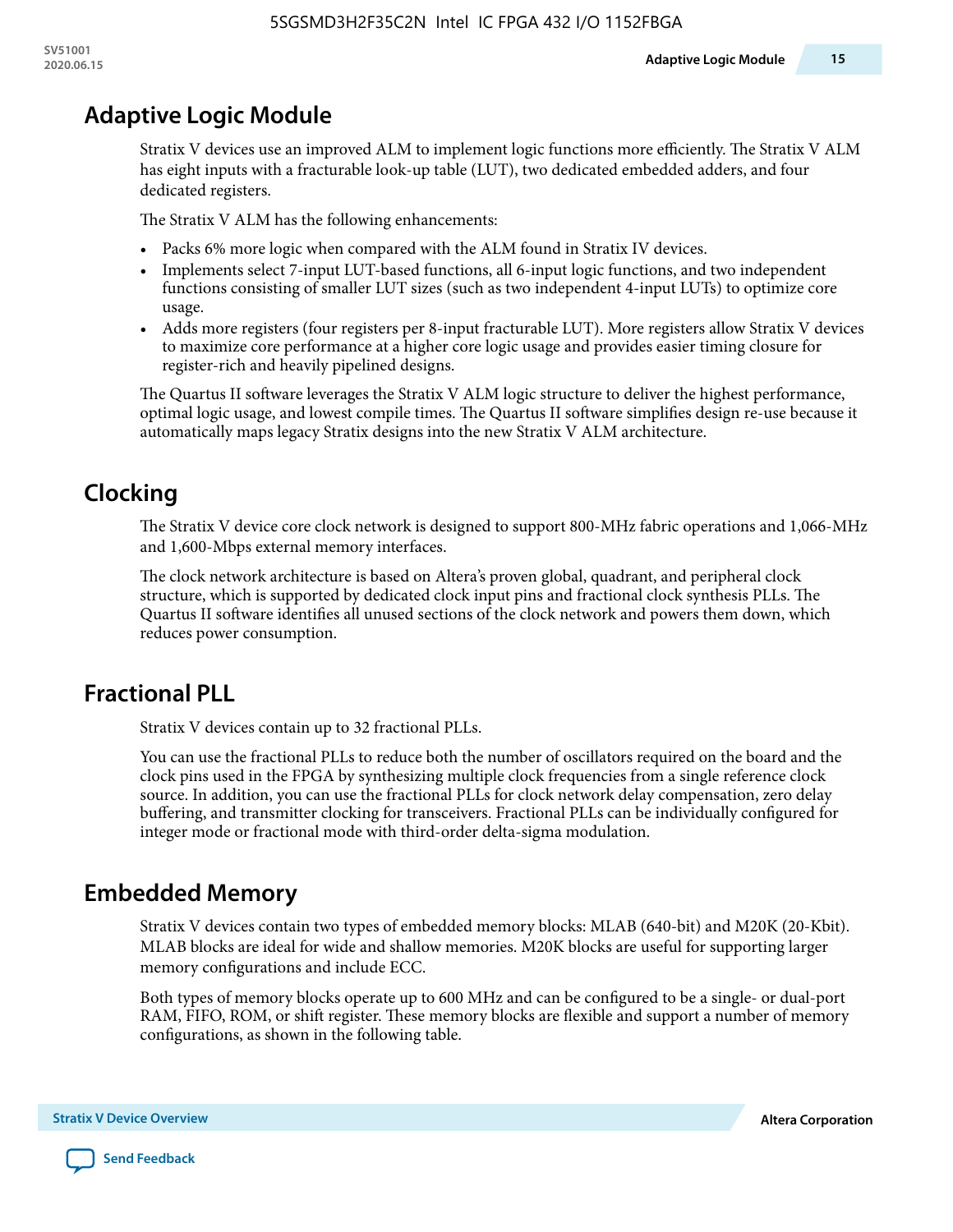### **16 Variable Precision DSP Block**

**SV51001 2020.06.15**

#### **Table 10: Embedded Memory Block Configuration**

| MLAB (640 Bits) | M20K (20,480 Bits) |
|-----------------|--------------------|
|                 | 512x40             |
|                 | 1Kx20              |
| 32x20           | 2Kx10              |
| 64x10           | 4Kx5               |
|                 | 8Kx2               |
|                 | 16Kx1              |

The Quartus II software simplifies design re-use by automatically mapping memory blocks from legacy Stratix devices into the Stratix V memory architecture.

### **Variable Precision DSP Block**

Stratix V FPGAs feature the industry's first variable precision DSP block that you can configure to natively support signal processing with precision ranging from 9x9 to 36x36.

You can independently configure each DSP block at compile time as either a dual 18x18 multiply accumulate or a single 27x27 multiply accumulate. With a dedicated 64-bit cascade bus, you can cascade multiple variable precision DSP blocks to implement even higher precision DSP functions efficiently. The following table describes how variable precision is accommodated within a DSP block or by using multiple blocks.

| <b>Multiplier Size</b><br>(bits) | <b>DSP Block Resources</b>          | <b>Expected Usage</b>                                      |  |  |
|----------------------------------|-------------------------------------|------------------------------------------------------------|--|--|
| 9x9                              | 1/3 of variable precision DSP block | Low precision fixed point                                  |  |  |
| 18x18                            | 1/2 of variable precision DSP block | Medium precision fixed point                               |  |  |
| 27x27                            | 1 variable precision DSP block      | High precision fixed or single precision<br>floating point |  |  |
| 36x36                            | 2 variable precision DSP blocks     | Very high precision fixed point                            |  |  |

### **Table 11: Variable Precision DSP Block Configurations**

Complex multiplication is common in DSP algorithms. One of the most popular applications of complex multipliers is the fast Fourier transform (FFT) algorithm, which increases precision requirements on only one side of the multiplier. The variable precision DSP block is designed to support the FFT algorithm with a proportional increase in DSP resources with precision growth. The following table lists complex multipli‐ cation with variable precision DSP blocks.

**Altera Corporation** 

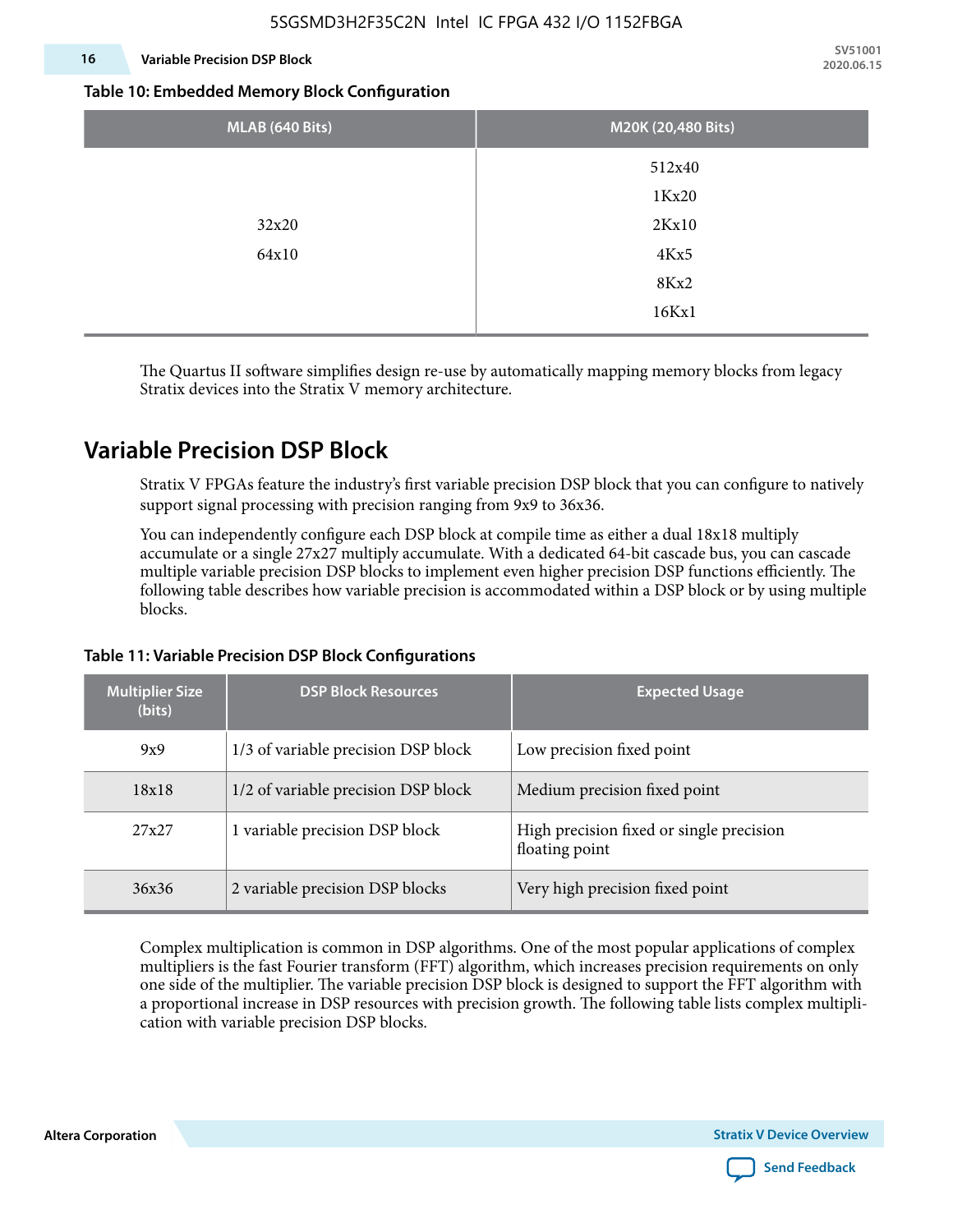| <b>Multiplier Size</b><br>(bits) | <b>DSP Block Resources</b>      | <b>Expected Usage</b>                     |
|----------------------------------|---------------------------------|-------------------------------------------|
| 18x18                            | 2 variable precision DSP blocks | Resource optimized FFTs                   |
| 18x25                            | 3 variable precision DSP blocks | Accommodate bit growth through FFT stages |
| 18x36                            | 4 variable precision DSP blocks | Highest precision FFT stages              |
| 27x27                            | 4 variable precision DSP blocks | Single precision floating point           |

#### **Table 12: Complex Multiplication with Variable Precision DSP Blocks**

For FFT applications with high dynamic range requirements, only the Altera $^\circ$  FFT MegaCore offers an option of single precision floating point implementation, with the resource usage and performance similar to high-precision fixed point implementations.

Other new features include:

- 64-bit accumulator, the largest in the industry
- Hard pre-adder, available in both 18- and 27-bit modes
- Cascaded output adders for efficient systolic FIR filters
- Internal coefficient register banks
- Enhanced independent multiplier operation
- Efficient support for single- and double-precision floating point arithmetic
- Ability to infer all the DSP block modes through HDL code using the Altera Complete Design Suite

The variable precision DSP block is ideal for higher bit precision in high-performance DSP applications. At the same time, the variable precision DSP block can efficiently support the many existing 18-bit DSP applications, such as high definition video processing and remote radio heads. Stratix V FPGAs, with the variable precision DSP block architecture, are the only FPGA family that can efficiently support many different precision levels, up to and including floating point implementations. This flexibility results in increased system performance, reduced power consumption, and reduced architecture constraints for system algorithm designers.

### **Power Management**

Stratix V devices leverage FPGA architectural features and process technology advancements to reduce total power consumption by up to 30% when compared with Stratix IV devices at the same performance level.

Stratix V devices continue to provide programmable power technology, introduced in earlier generations of Stratix FPGA families. The Quartus II software PowerPlay feature identifies critical timing paths in a design and biases core logic in that path for high performance. PowerPlay also identifies non-critical timing paths and biases core logic in that path for low power instead of high performance. PowerPlay automatically biases core logic to meet performance and optimize power consumption.

Additionally, Stratix V devices have a number of hard IP blocks that reduce logic resources and deliver substantial power savings when compared with soft implementations. The list includes PCIe Gen1/Gen2/ Gen3, Interlaken PCS, hard I/O FIFOs, and transceivers. Hard IP blocks consume up to 50% less power than equivalent soft implementations.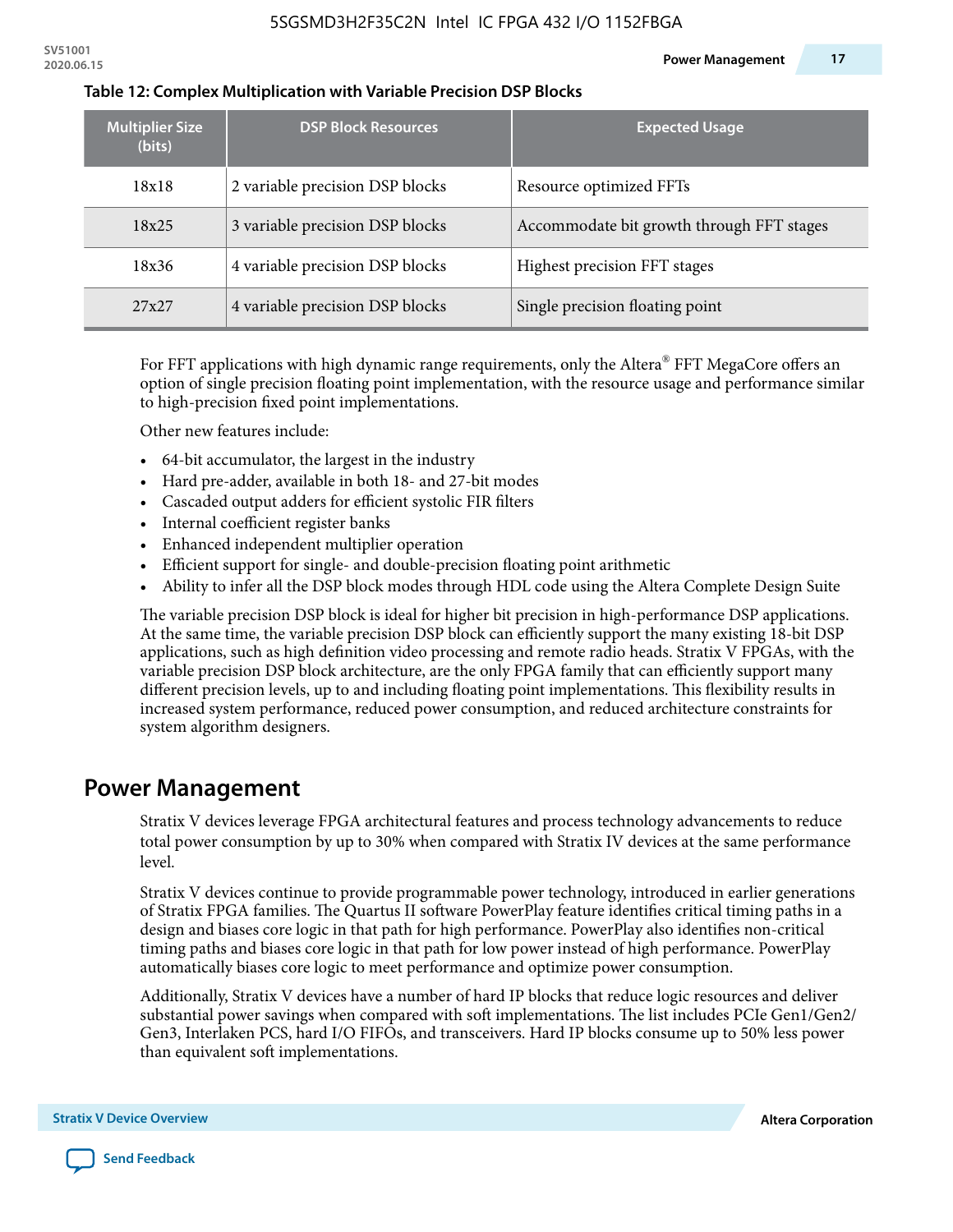#### **18 Incremental Compilation**

Stratix V transceivers are designed for power efficiency. The transceiver channels consume 50% less power than Stratix IV FPGAs. The transceiver PMA consumes approximately 90 mW at 6.5 Gbps and 170 mW at 12.5 Gbps.

# **Incremental Compilation**

The Quartus II software incremental compilation feature reduces compilation time by up to 70% and preserves performance to ease timing closure.

Incremental compilation supports top-down, bottom-up, and team-based design flows. Incremental compilation facilitates modular hierarchical and team-based design flows where a team of designers work in parallel on a design. Different designers or IP providers can develop and optimize different blocks of the design independently, which you can then import into the top-level project.

# **Enhanced Configuration and CvP**

Stratix V device configuration is enhanced for ease-of-use, speed, and cost.

Stratix V devices support a new 4-bit bus active serial mode (ASx4). ASx4 supports up to a 400Mbps data rate using small low-cost quad interface Flash devices. ASx4 mode is easy to use and offers an ideal balance between cost and speed. Finally, the fast passive parallel (FPP) interface is enhanced to support 8-, 16-, and 32-bit data widths to meet a wide range of performance and cost goals.

You can configure Stratix V FPGAs using CvP with PCIe. CvP with PCIe divides the configuration process into two parts: the PCIe hard IP and periphery and the core logic fabric. CvP uses a much smaller amount of external memory (flash or ROM) because CvP has to store only the configuration file for the PCIe hard IP and periphery. The 100-ms power-up to active time (for PCIe) is much easier to achieve when only the PCIe hard IP and periphery are loaded. After the PCIe hard IP and periphery are loaded and the root port is booted up, application software running on the root port can send the configuration file for the FPGA fabric across the PCIe link where the file is loaded into the FPGA. The FPGA is then fully configured and functional.

The following table lists the configuration modes available for Stratix V devices.

| <b>Mode</b>                           | <b>Fast or</b><br><b>Slow POR</b> | Compres-<br>sion | <b>Encryption</b> | <b>Remote</b><br><b>Update</b> | Data Width | <b>Max Clock</b><br>Rate (MHz) | <b>Max Data Rate</b><br>(Mbps) |
|---------------------------------------|-----------------------------------|------------------|-------------------|--------------------------------|------------|--------------------------------|--------------------------------|
| <b>Active Serial</b><br>(AS)          | Yes                               | Yes              | Yes               | Yes                            | 1, 4       | 100                            | 400                            |
| Passive Serial<br>(PS)                | Yes                               | Yes              | Yes               |                                | 1          | 125                            | 125                            |
| <b>Fast Passive</b><br>Parallel (FPP) | Yes                               | Yes              | Yes               | Yes $(14)$                     | 8, 16, 32  | $125^{(15)}$                   | 3,000                          |

### **Table 13: Configuration Modes for Stratix V Devices**

**Altera Corporation Stratix V Device Overview**



<sup>(14)</sup> Remote update support with the Parallel Flash Loader.

<sup>&</sup>lt;sup>(15)</sup> The maximum clock rate is 125 MHz for x8 and x16 FPP, but only 100 MHz for x32 FPP.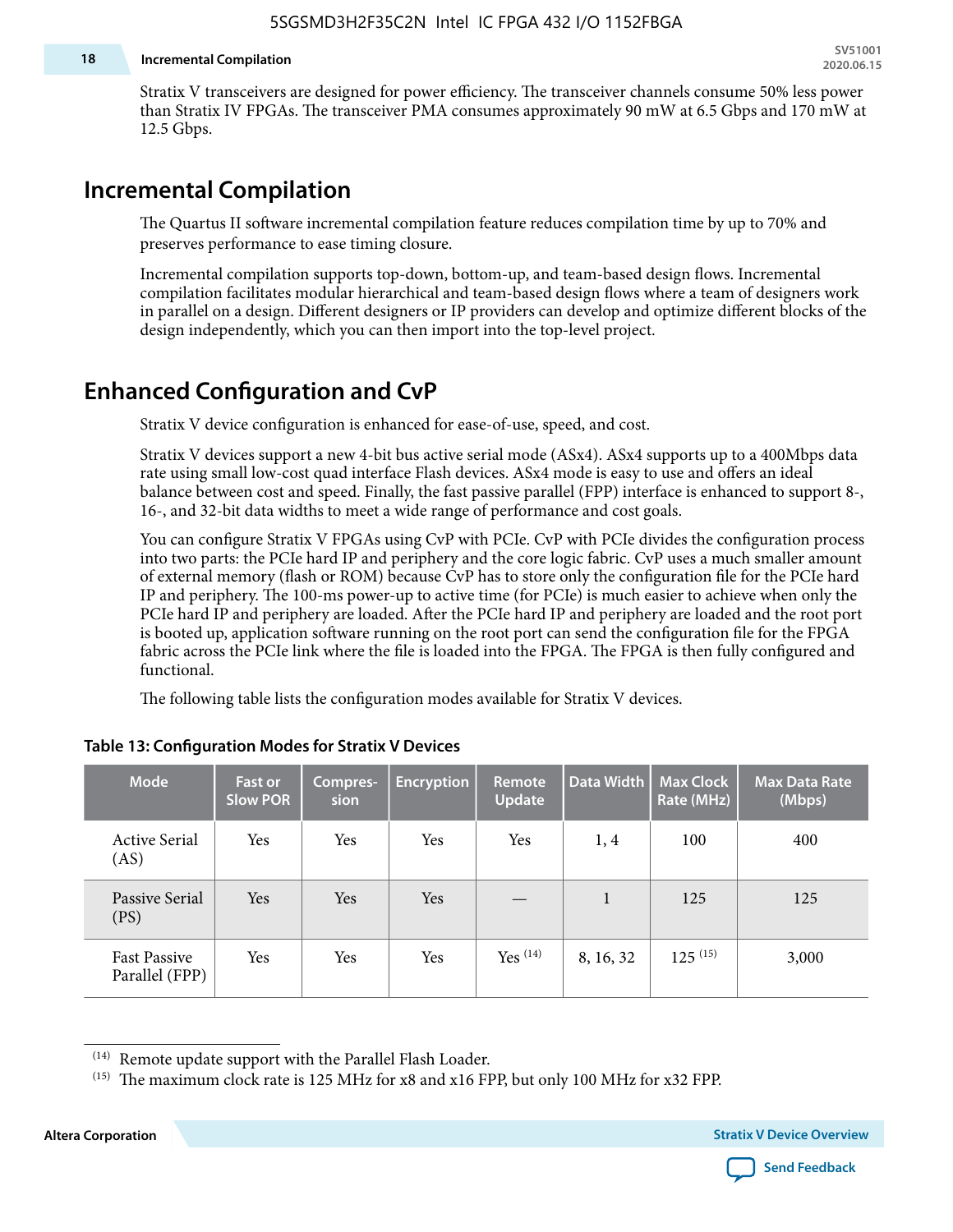| Mode                            | <b>Fast or</b><br><b>Slow POR</b> | Compres-<br>sion | <b>Encryption</b> | <b>Remote</b><br><b>Update</b> | Data Width | <b>Max Clock</b><br>Rate (MHz) | <b>Max Data Rate</b><br>(Mbps) |
|---------------------------------|-----------------------------------|------------------|-------------------|--------------------------------|------------|--------------------------------|--------------------------------|
| CvP                             |                                   |                  | Yes               | Yes                            | 1, 2, 4, 8 |                                | 3,000                          |
| Partial<br>Reconfigura-<br>tion |                                   |                  | Yes               | Yes                            | 16         | 125                            | 2,000                          |
| JTAG                            |                                   |                  |                   |                                |            | 33                             | 33                             |

### **Partial Reconfiguration**

Partial reconfiguration allows you to reconfigure part of the FPGA while other sections continue to operate.

This capability is required in systems where uptime is critical because partial reconfiguration allows you to make updates or adjust functionality without disrupting services. While lowering power and cost, partial reconfiguration also increases the effective logic density by removing the necessity to place FPGA functions that do not operate simultaneously. Instead, you can store these functions in external memory and load them as required. This capability reduces the size of the FPGA by allowing multiple applications on a single FPGA, saving board space and reducing power.

You no longer need to know all the details of the FPGA architecture to perform partial reconfiguration. Altera simplifies the process by extending the power of incremental compilation used in earlier versions of the Quartus II software.

Partial reconfiguration is supported in the following configurations:

- Partial reconfiguration through the FPP x16 I/O interface
- CvP
- Soft internal core, such as the Nios® II processor.

# **Automatic Single Event Upset Error Detection and Correction**

Stratix V devices offer single event upset (SEU) error detection and correction circuitry that is robust and easy to use.

The correction circuitry includes protection for configuration RAM (CRAM) programming bits and user memories. The CRAM is protected by a continuously running cyclical redundancy check (CRC) error detection circuit with integrated ECC that automatically corrects one or double-adjacent bit errors and detects higher order multi-bit errors. When more than two errors occur, correction is available through a core programming file reload that refreshes a design while the FPGA is operating.

The physical layout of the FPGA is optimized to make the majority of multi-bit upsets appear as independent single- or double-adjacent bit errors, which are automatically corrected by the integrated CRAM ECC circuitry. In addition to the CRAM protection in Stratix V devices, user memories include integrated ECC circuitry and are layout-optimized to enable error detection of 3-bit errors and correction for 2-bit errors.

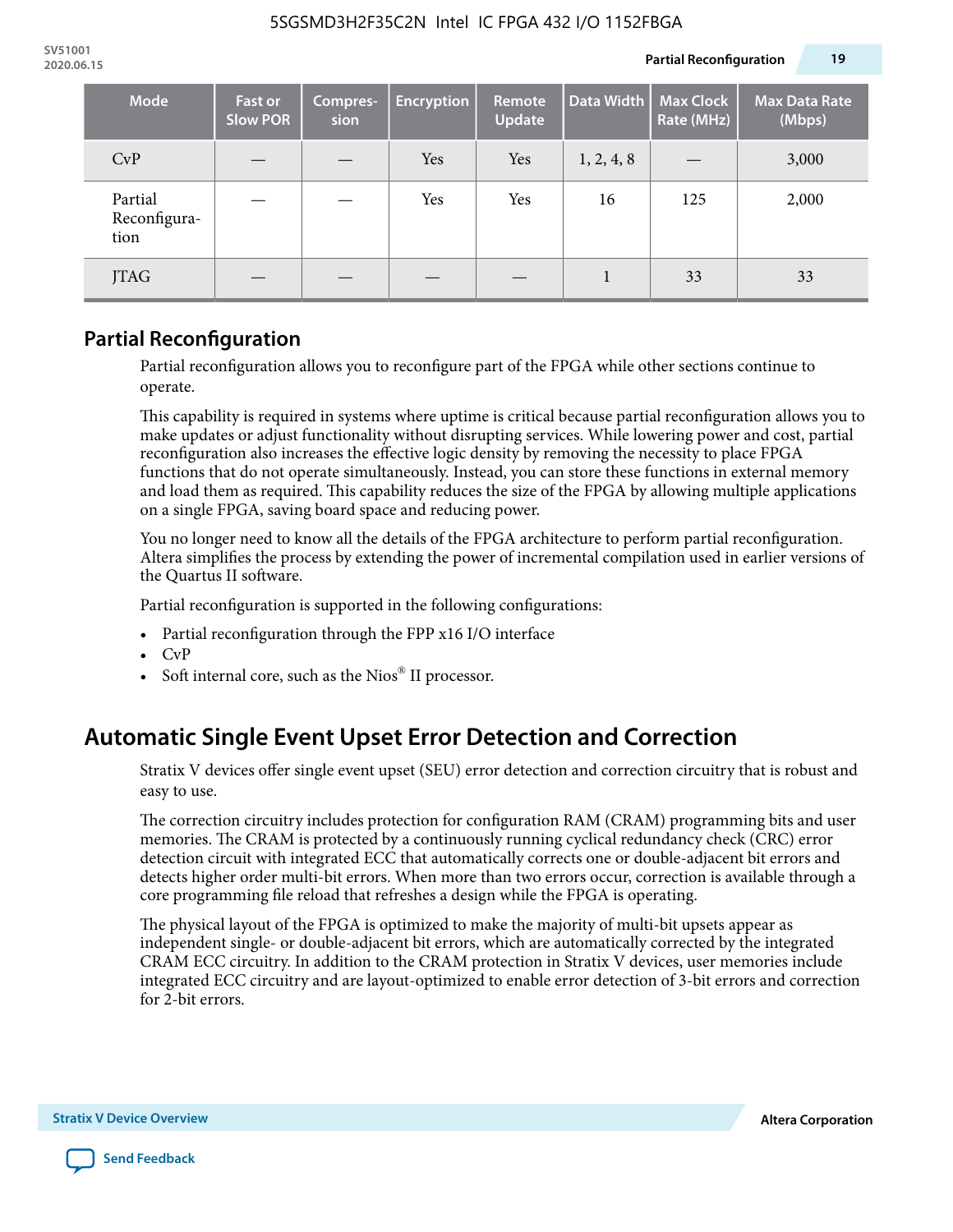# **HardCopy V Devices**

HardCopy V ASICs offer the lowest risk and lowest total cost in ASIC designs with embedded high-speed transceivers. You can prototype and debug with Stratix V FPGAs, then use HardCopy V ASICs for volume production. The proven turnkey process creates a functionally equivalent HardCopy V ASIC with or without embedded transceivers to meet all timing constraints in as little as 12 weeks.

The powerful combination of Stratix V FPGAs and HardCopy V ASICs can help you meet your design requirements. Whether you plan for ASIC production and require the lowest-risk, lowest-cost path from specification to production or require a cost reduction path for your FPGA-based systems, Altera provides the optimal solution for power, performance, and device bandwidth.

# **Ordering Information**

This section describes ordering information for Stratix V GT, GX, GS, and E devices.

The following figure shows the ordering codes for Stratix V devices.

**Altera Corporation** 

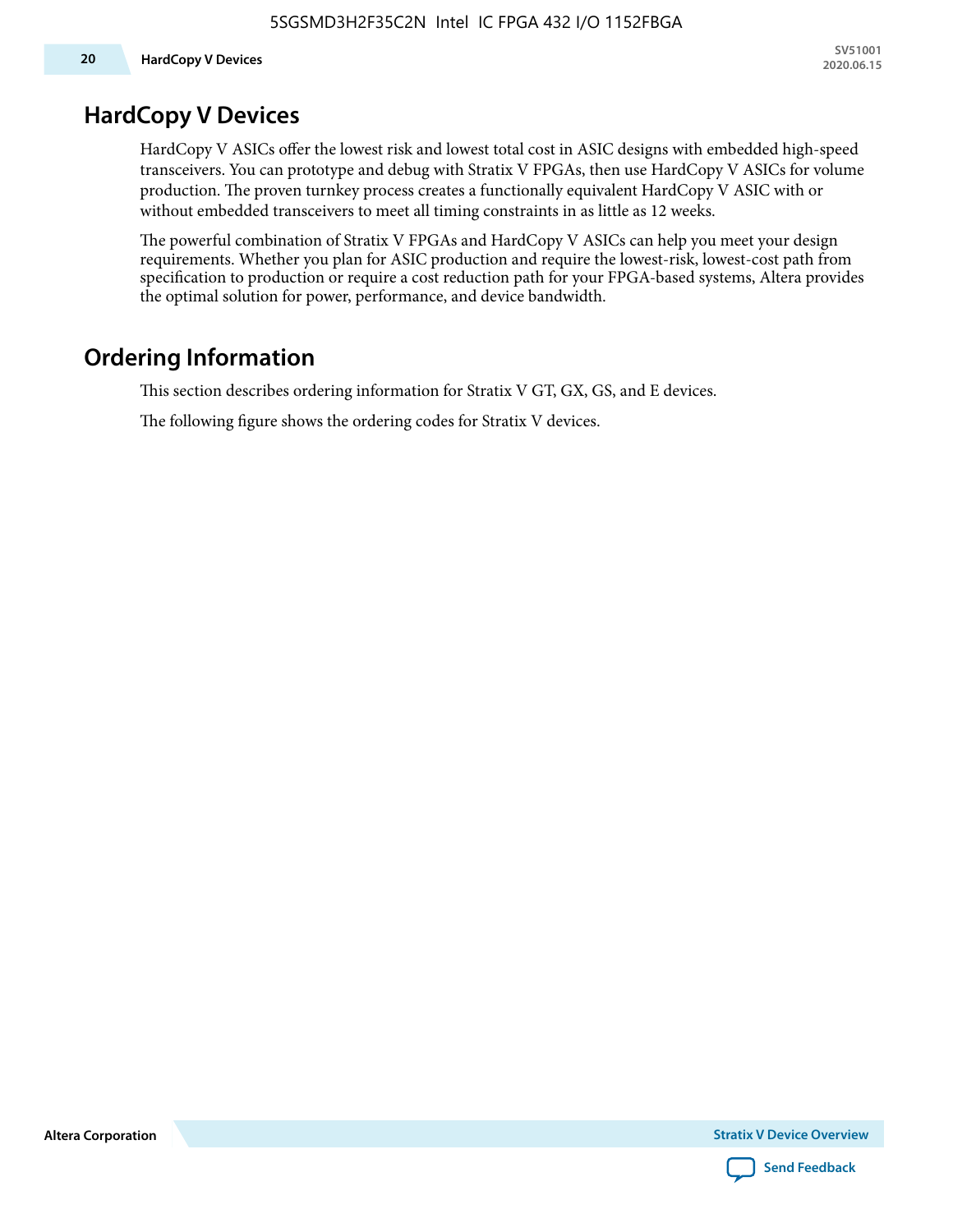#### **Figure 2: Ordering Information for Stratix V Devices**



(1) Stratix V mainstream "M" devices have exactly one instantiation of PCI Express hard IP. Extended "E" devices have either two or four instantiations of PCI Express hard IP, depending on the device and package combination. For non-transceiver Stratix V devices, this character does not appear in the part number.

(2) You can select one or two of these options, or you can ignore these options.

(3) YY parts can support transceiver operations up to 10.3125 Gbps.

(4) Contact Intel for availability.

# **Document Revision History**

| <b>Document</b><br><b>Version</b> | <b>Changes</b>                                                                                                                                            |
|-----------------------------------|-----------------------------------------------------------------------------------------------------------------------------------------------------------|
| 2020.06.15                        | Updated Figure: Ordering Information for Stratix V Devices:<br>• Added the RoHS ordering information.<br>• Removed "ES" from the list of optional suffix. |

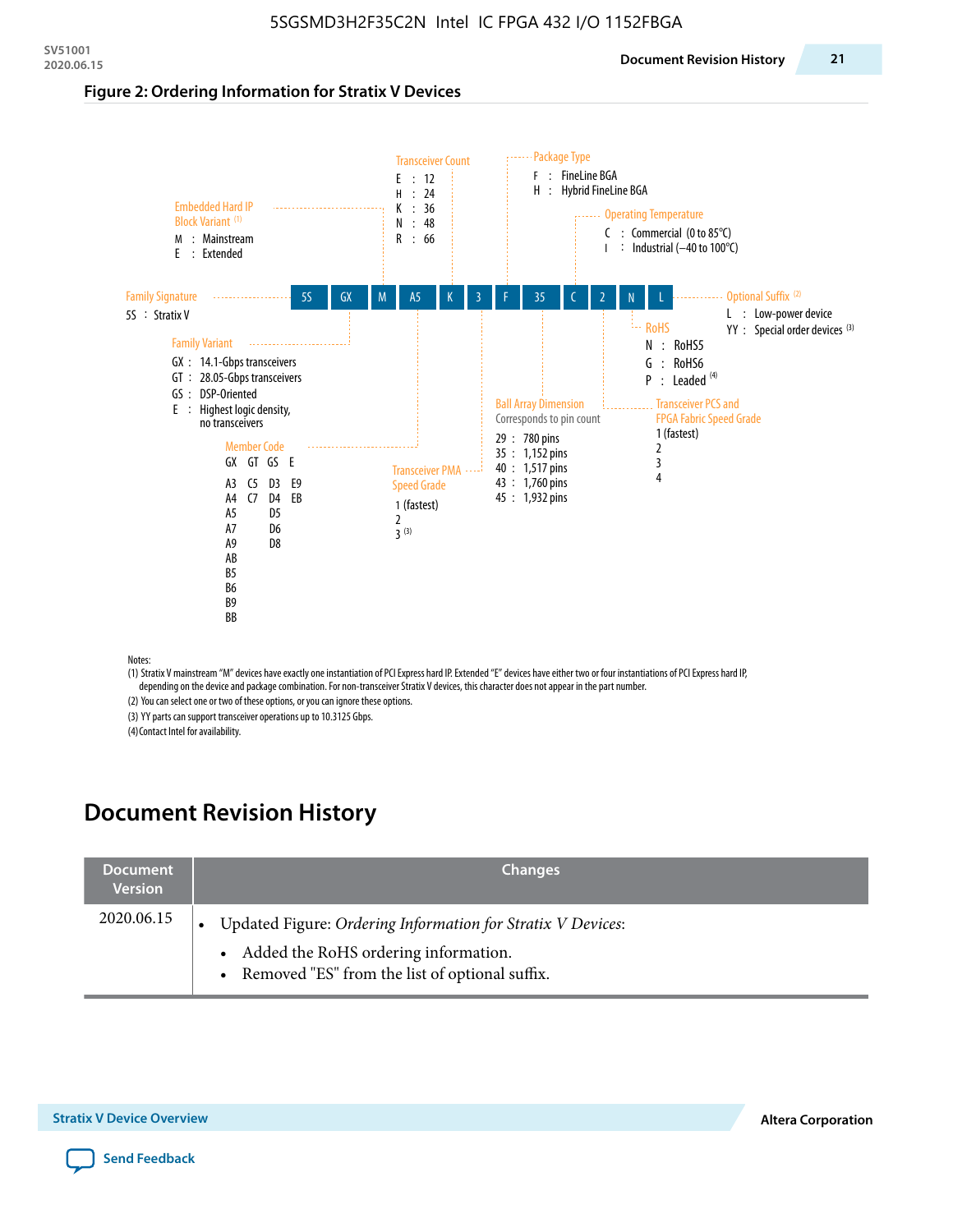#### **22 Document Revision History**

**SV51001 2020.06.15**

### **Table 14: Document Revision History**

| <b>Date</b>   | <b>Version</b> | <b>Changes Made</b>                                                                                                                                                                                                                                                                                                                                                                                                                                                                                                                                                                             |
|---------------|----------------|-------------------------------------------------------------------------------------------------------------------------------------------------------------------------------------------------------------------------------------------------------------------------------------------------------------------------------------------------------------------------------------------------------------------------------------------------------------------------------------------------------------------------------------------------------------------------------------------------|
| October 2015  | 2015.10.01     | Changed heading in the "Ordering Information for Stratix V<br>Devices" figure to "Embedded Hard IP Block Variant".                                                                                                                                                                                                                                                                                                                                                                                                                                                                              |
| January 2015  | 2015.01.15     | Added ALM counts and device package sizes to the four<br>$\bullet$<br>device family features tables.<br>In the "Stratix V GX Device Features" table, changed the<br>$\bullet$<br>number of DDR3 SDRAM x72 DIMM Interfaces for the<br>5SGXA3 and 5SGXA4 devices to 6. Also added footnote<br>to this row.<br>Deleted listings for 40GBASE-R and 100GBASE-R<br>Ethernet from the "Transceiver PCS Features" table in the<br>"Low-Power Serial Transceivers" section.<br>Added YY code to the Optional Suffix category in the<br>$\bullet$<br>"Ordering Information for Stratix V Devices" figure. |
| April 2014    | 2014.04.08     | Updated "Variable precision DSP blocks" section of the<br>"Features Summary" table to 600 MHz performance.                                                                                                                                                                                                                                                                                                                                                                                                                                                                                      |
| April 2014    | 2014.04.03     | Updated GPIOs section of the "Features Summary" table<br>$\bullet$<br>to 1.6 Gbps LVDS.<br>Changed clocking speed to 800 MHz in the "Features<br>Summary" and the "Clocking" sections.                                                                                                                                                                                                                                                                                                                                                                                                          |
| January 2014  | 2014.01.10     | Added link to Altera Product Selector in the "Stratix V<br>Family Plan" section.<br>Corrected DDR2 performance from 533 MHz to<br>$\bullet$<br>400 MHz.<br>Updated "Device Migration List Across All Stratix V<br>Device Variants" table.                                                                                                                                                                                                                                                                                                                                                       |
| May 2013      | 2013.05.06     | Added link to the known document issues in the<br>Knowledge Base.<br>Updated backplane support information.<br>Added a note about the number of I/Os to each table in<br>the "Stratix V Family Plan" section.<br>Updated the "Ordering Information for Stratix V<br>$\bullet$<br>Devices" figure.                                                                                                                                                                                                                                                                                               |
| December 2012 | 3.1            | Updated Table 6 and Table 13.<br>$\bullet$<br>Updated Figure 2.<br>$\bullet$                                                                                                                                                                                                                                                                                                                                                                                                                                                                                                                    |
| June 2012     | 3.0            | Converted chapter to stand-alone format and removed<br>$\bullet$<br>from the Stratix V handbook.<br>Changed title of document to Stratix V Device Overview<br>$\bullet$<br>Updated Figure 1.<br>$\bullet$<br>Minor text edits.                                                                                                                                                                                                                                                                                                                                                                  |

**Altera Corporation** 

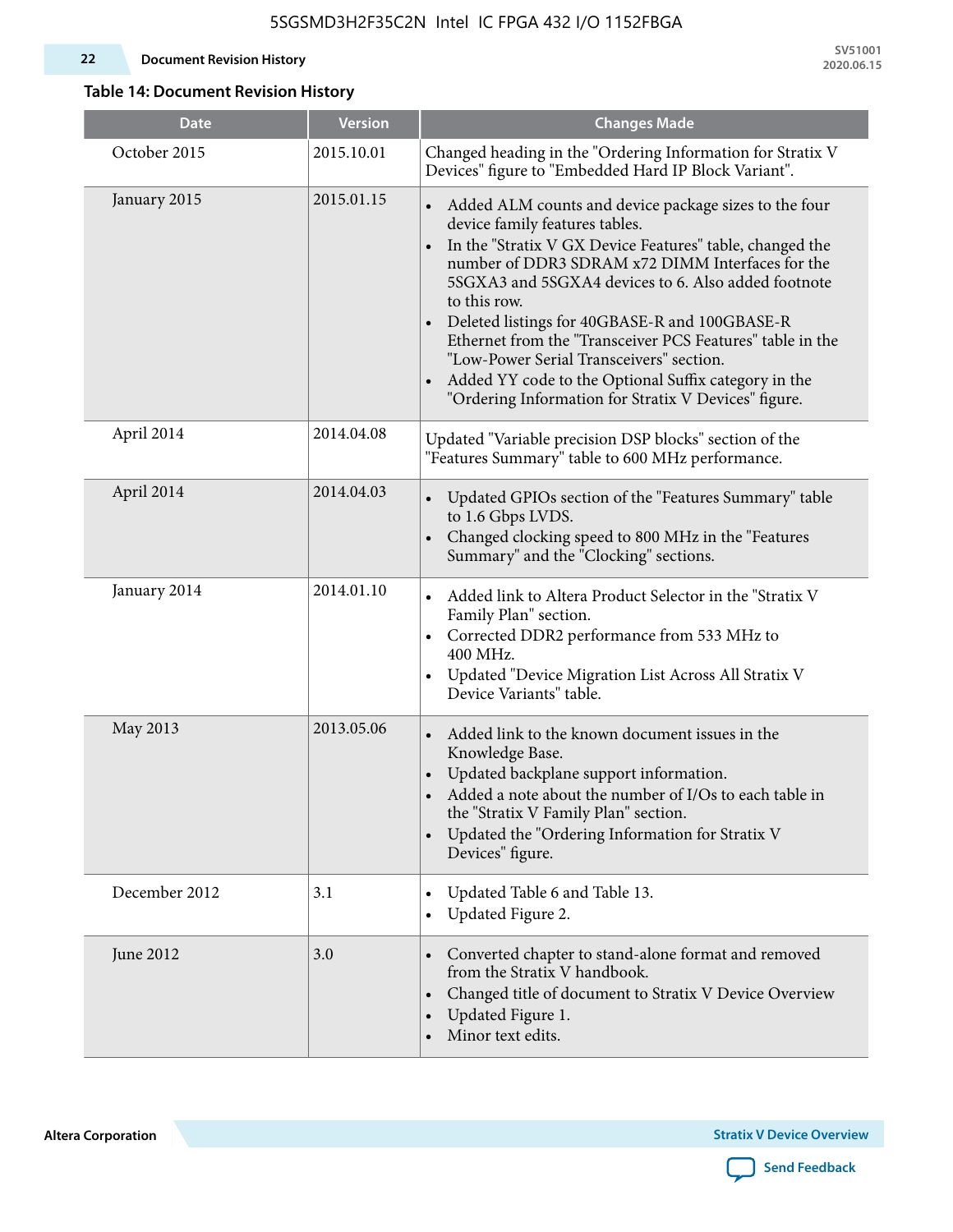| Date           | <b>Version</b> | <b>Changes Made</b>                                                                                                                                                                                                                                            |
|----------------|----------------|----------------------------------------------------------------------------------------------------------------------------------------------------------------------------------------------------------------------------------------------------------------|
| February 2012  | 2.3            | Updated Table 1-2, Table 1-3, Table 1-4, and Table 1-5.<br>Updated Figure 1-2.<br>$\bullet$<br>Updated "Automatic Single Event Upset Error Detection<br>and Correction" on page 18.<br>Minor text edits.                                                       |
| December 2011  | 2.2            | Updated Table 1-2 and Table 1-3.                                                                                                                                                                                                                               |
| November 2011  | 2.1            | Changed Stratix V GT transceiver speed from 28 Gbps to<br>28.05 Gbps.<br>Updated Figure 1-2.<br>$\bullet$                                                                                                                                                      |
| November 2011  | 2.0            | Revised Figure 1-2.<br>Updated Table 1-5.<br>Minor text edits.                                                                                                                                                                                                 |
| September 2011 | 1.10           | Updated Table 1-2, Table 1-3, and Table 1-4.                                                                                                                                                                                                                   |
| September 2011 | 1.9            | Updated Table 1–1, Table 1–2, Table 1–3, Table 1–4, and<br>Table $1-5$ .<br>Updated Figure 1-2.<br>Minor text edits.                                                                                                                                           |
| June 2011      | 1.8            | Changed 800 MHz to 1,066 MHz for DDR3 in Table 1-8<br>and in text.                                                                                                                                                                                             |
| May 2011       | 1.7            | For Stratix V GT devices, changed 14.1 Gbps to<br>12.5 Gbps.<br>Changed Configuration via PCIe to Configuration via<br>Protocol<br>Updated Table 1–1, Table 1–2, Table 1–3, Table 1–4,<br>$\bullet$<br>Table 1-5, and Table 1-6.<br>Chapter moved to Volume 1. |
| January 2011   | 1.6            | Added Stratix V GS information.<br>Updated tables listing device features.<br>$\bullet$<br>Added device migration information.<br>$\bullet$<br>Updated 12.5-Gbps transceivers to 14.1-Gbps<br>transceivers                                                     |
| December 2010  | 1.5            | Updated Table 1-1.                                                                                                                                                                                                                                             |
| December 2010  | 1.4            | Updated Table 1-1.<br>Updated Figure 1-2.<br>Converted to the new template.<br>Minor text edits.                                                                                                                                                               |

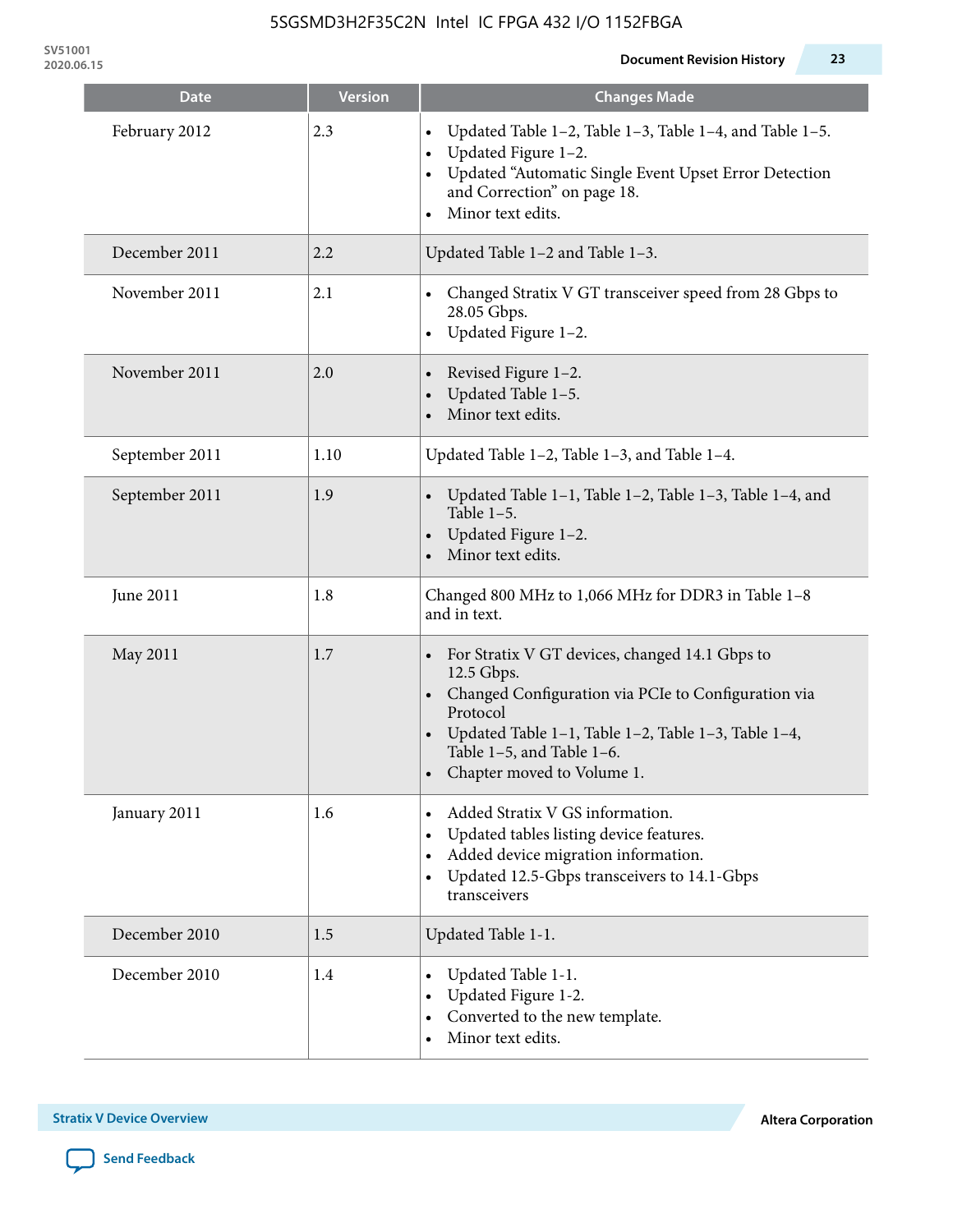

| <b>Date</b>      | <b>Version</b> | <b>Changes Made</b>                                                                                                                                                                                                                                                                                                                                                                             |
|------------------|----------------|-------------------------------------------------------------------------------------------------------------------------------------------------------------------------------------------------------------------------------------------------------------------------------------------------------------------------------------------------------------------------------------------------|
| <b>July 2010</b> | 1.3            | Updated Table 1-5                                                                                                                                                                                                                                                                                                                                                                               |
| <b>July 2010</b> | 1.2            | Updated "Features Summary" on page 1-2<br>Updated resource counts in Table 1-1 and Table 1-2<br>Removed "Interlaken PCS Hard IP" and "10G Ethernet<br>Hard IP"<br>Added "40G and 100G Ethernet Hard IP (Embedded<br>HardCopy Block)" on page 1-7<br>Added information about Configuration via PCIe<br>Added "Partial Reconfiguration" on page 1-12<br>Added "Ordering Information" on page 1-14 |
| May 2010         | 1.1            | Updated part numbers in Table 1-1 and Table 1-2                                                                                                                                                                                                                                                                                                                                                 |
| April 2010       | 1.0            | Initial release                                                                                                                                                                                                                                                                                                                                                                                 |

**Altera Corporation**